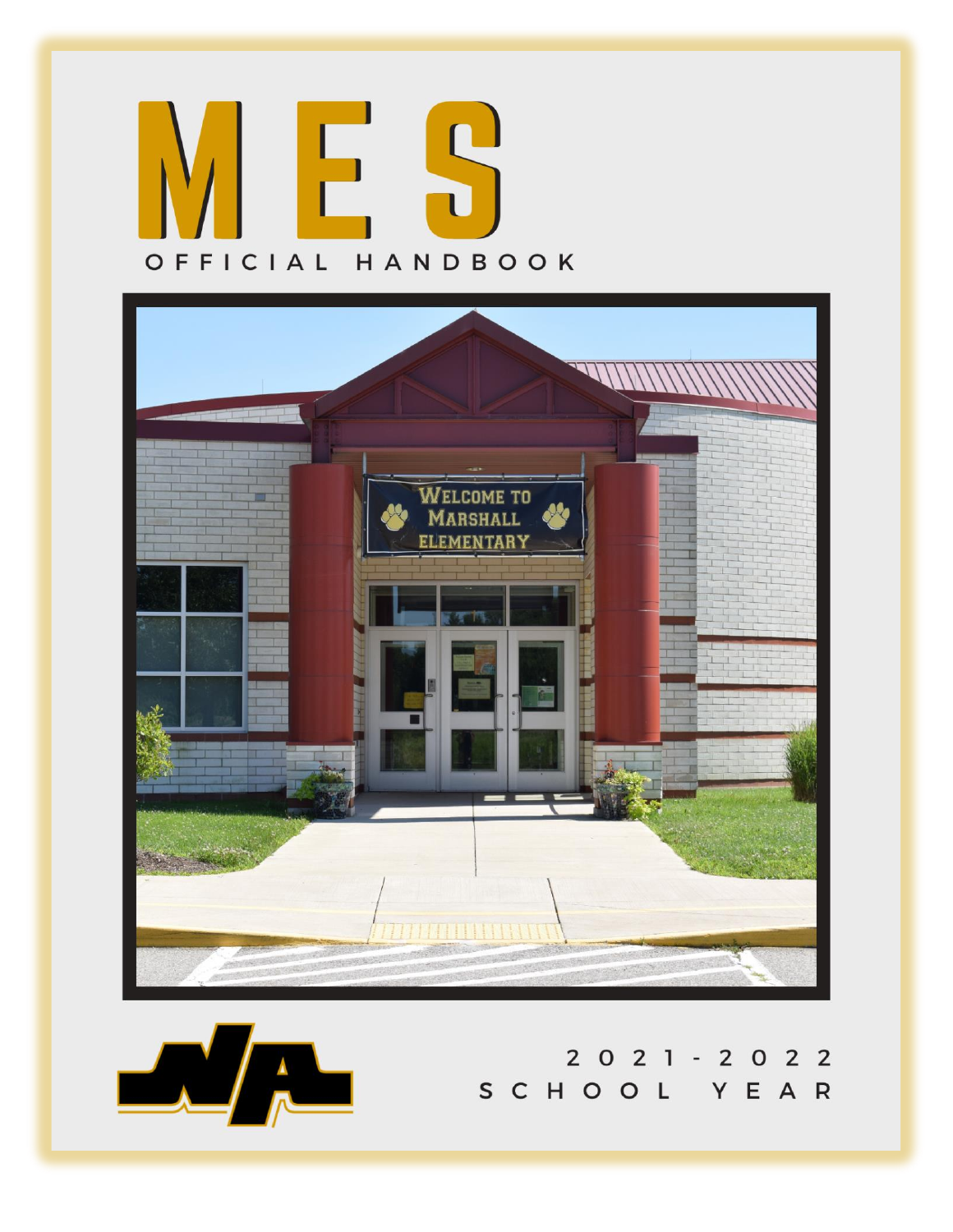# **Contents**

| Address/Telephone/Email Changes     | 5              |
|-------------------------------------|----------------|
| Admissions                          | 5              |
| <b>Animal Visits</b>                | 5              |
| Arrival                             | 5              |
| Assemblies                          | 5              |
| Attendance                          | 5              |
| <b>Birthday Treats</b>              | $\overline{7}$ |
| <b>Bully Prevention Program</b>     | $\overline{7}$ |
| <b>Bus Behavior</b>                 | $\overline{7}$ |
| <b>Bus Safety School</b>            | 8              |
| Cafeteria                           | 9              |
| Child Care                          | 9              |
| Crisis/Emergency Information        | 10             |
| Custody/Court Orders                | 10             |
| <b>Discipline Issues</b>            | 10             |
| Dismissal                           | 11             |
| <b>Dress Code</b>                   | 12             |
| <b>Driving Reminders</b>            | 13             |
| Early Dismissal                     | 13             |
| <b>Electronic Devices</b>           | 13             |
| Electronic Student Data Portal      | 13             |
| <b>Emergency Information</b>        | 14             |
| Emergency School Closings or Delays | 14             |
| <b>Field Trips</b>                  | 14             |
| Food in the Classroom               | 15             |
| Forgotten Instrument and iPad       | 15             |
| Gum                                 | 15             |
| Grade Level Colors                  | 15             |
| <b>Hats</b>                         | 16             |
| Health/Emergency Information        | 16             |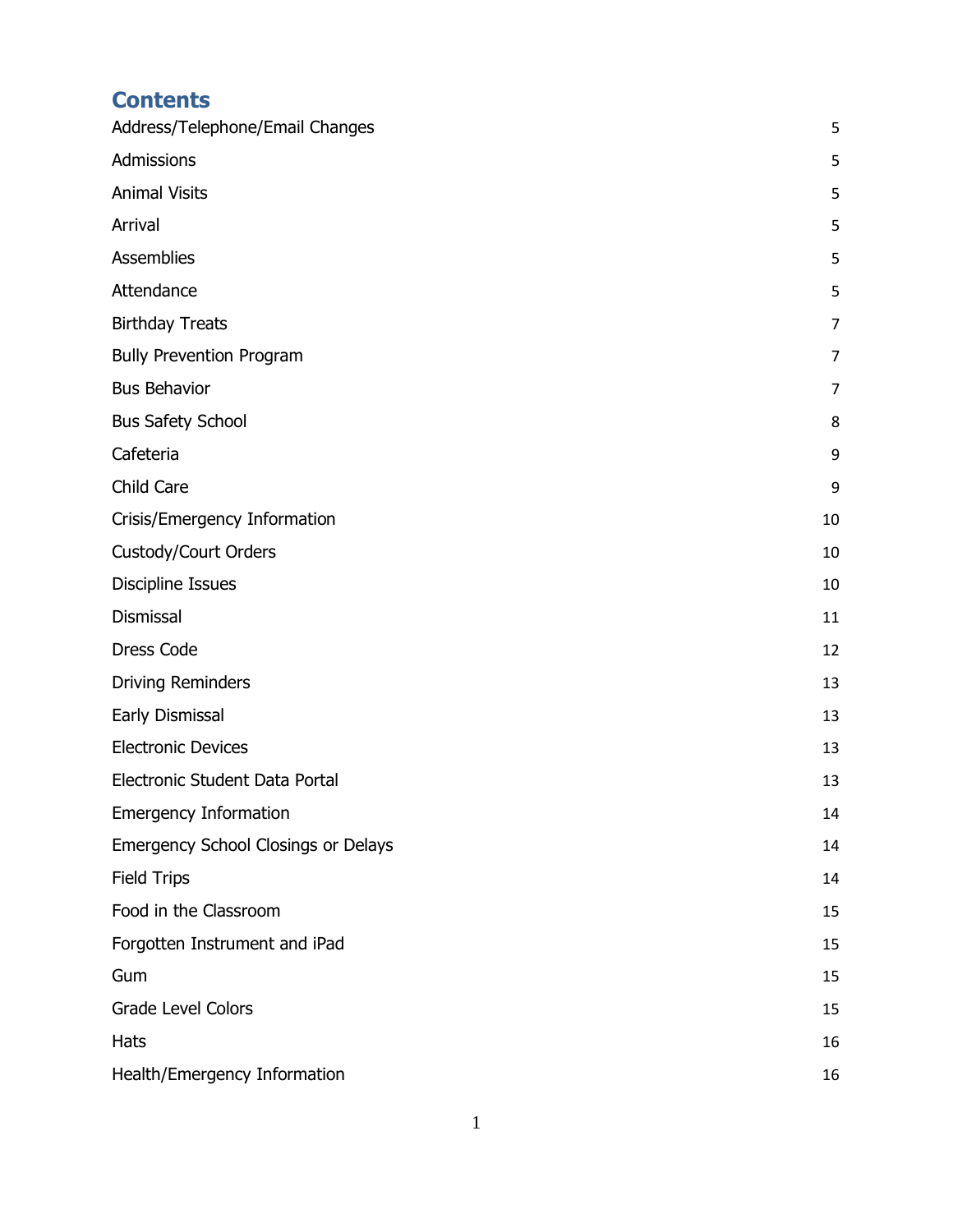| Medications                                     | 16 |
|-------------------------------------------------|----|
| Illness and Communicable Disease                | 17 |
| Homework                                        | 18 |
| Internet                                        | 19 |
| Items Brought From Home                         | 20 |
| Kindergarten Day and Transportation             | 20 |
| Lost and Found                                  | 20 |
| Lunch                                           | 20 |
| McKinney-Vento Homeless Assistance Act          | 20 |
| <b>MTSS</b>                                     | 21 |
| Wellcheck                                       | 21 |
| Overdue Cafeteria Balances                      | 21 |
| Parent Faculty Association Executive Board      | 21 |
| Parent-Teacher Conferences                      | 22 |
| Parent Volunteer Program                        | 22 |
| Recess                                          | 22 |
| <b>Report Cards</b>                             | 22 |
| SAP (Student Assistance Program, formerly ESAP) | 23 |
| School Programs                                 | 23 |
| Smoking                                         | 23 |
| Special Education and Gifted Services           | 23 |
| <b>Tardy Students</b>                           | 23 |
| Telephones                                      | 23 |
| <b>Testing</b>                                  | 24 |
| <b>Text Book Responsibility</b>                 | 25 |
| <b>Threats</b>                                  | 25 |
| Tyler Student Information System                | 25 |
| Vacations                                       | 25 |
| <b>Visitors</b>                                 | 26 |
| <b>Volunteer Clearances</b>                     | 27 |
| Walkers                                         | 27 |
| <b>Weapons Policy</b>                           | 27 |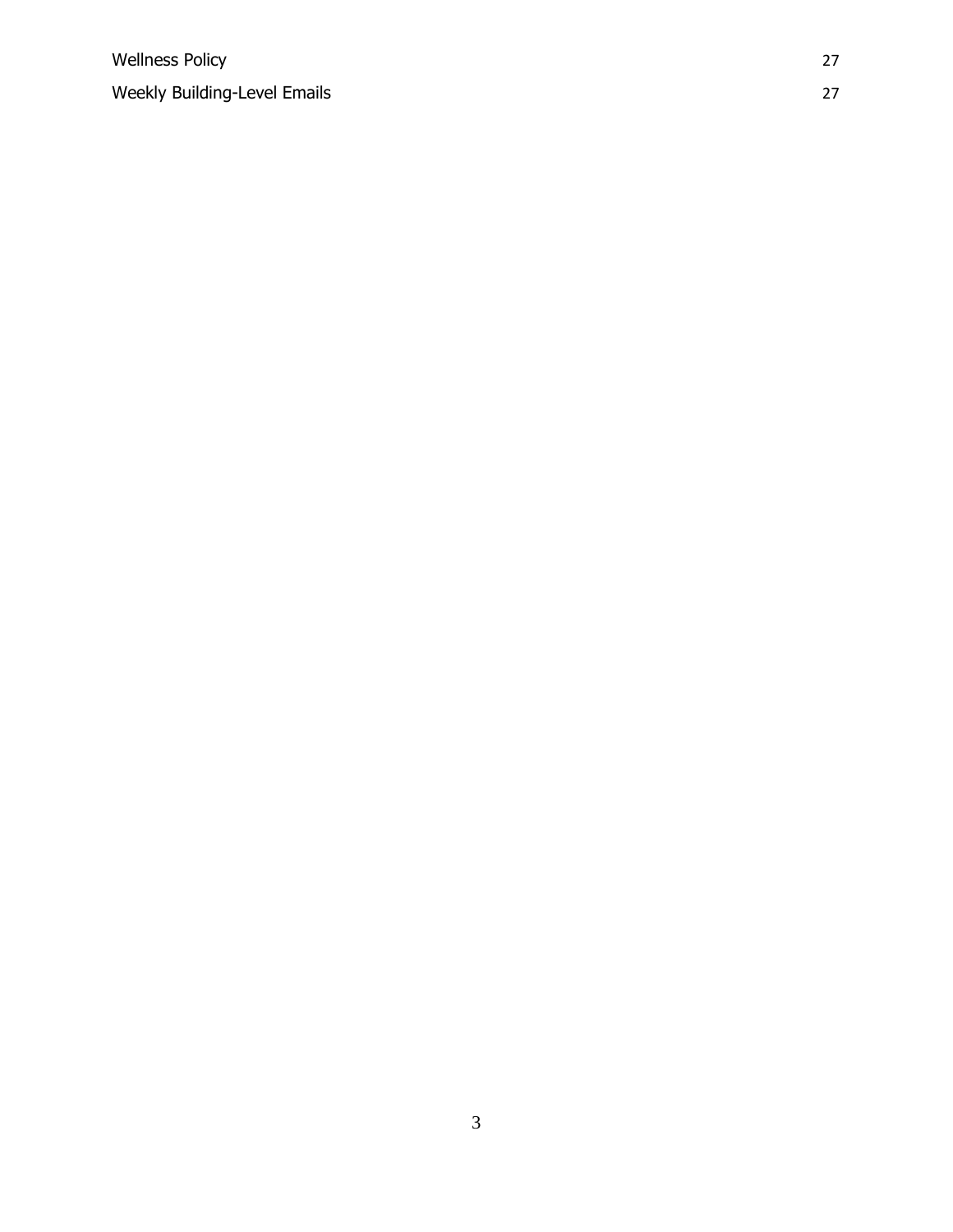

Welcome to Marshall Elementary School! We hope you had a safe and happy summer vacation, and you are ready to begin a productive school year of learning. Please help us make Marshall Elementary a positive place to learn and to grow by being a positive, friendly person who takes pride in their school.

This handbook has been prepared to act as a guide to ensure a rewarding school year. Your knowledge of, and compliance with, the procedures, regulations and provisions outlined in this booklet are essential in providing and maintaining the safe and orderly environment necessary for the progress of everyone at Marshall Elementary.

Although it may be difficult to answer all questions through this handbook, it will help to explain many of the procedures you will need to know throughout the school year. If you or your parents have additional questions, please call 724-935-4044.

> Sincerely, The Marshall Elementary Faculty and Staff

# **Marshall Elementary School 5135 Wexford Run Rd Wexford, PA 15090 724-935-4044**

**Office Hours: 8:00 a.m. – 4:00 p.m. School Hours: 9:00 a.m. – 3:30 p.m.**

**Dr. Marc E. Thornton, Principal Mr. Matt Heckmann, Assistant Principal**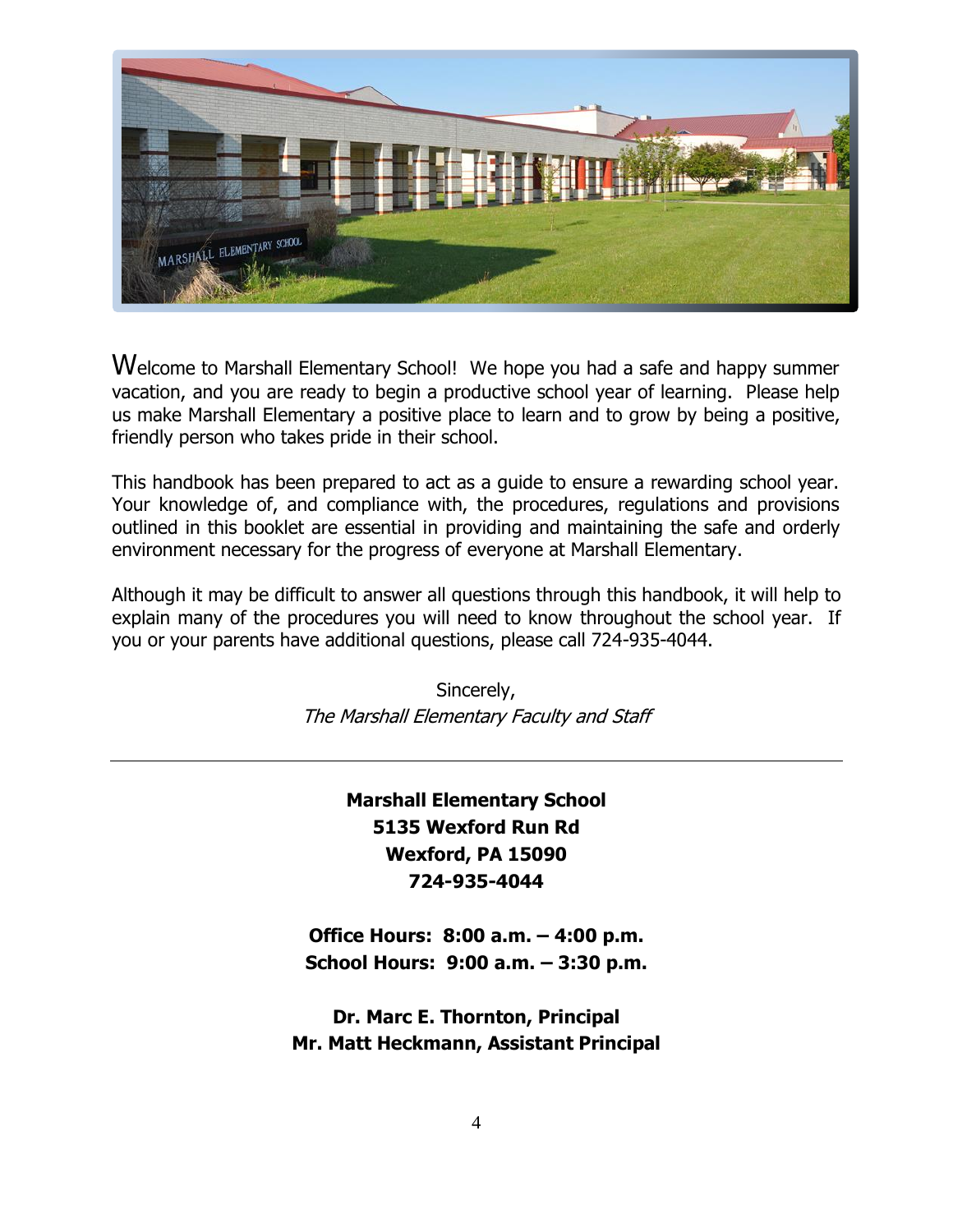### **Address/Telephone/Email Changes**

It is very important that every student maintain an up-to-date address, email address, and telephone number record at the school office. If you have a change in address (requires two proofs of new residency) or telephone number during the school year, notify the school immediately.

### **Admissions**

New kindergarten students must be five (5) years old and new first grade students must be six (6) years old on or before September 1 of the school year in which they are enrolling. A physical examination is required when a student enters school for the first time. Ages must be verified by a birth certificate and immunization records must be complete along with proof of residency.

### **Animal Visits**

Due to health concerns for students throughout the building, animals are not permitted to be brought into the building without permission from the office. Please contact the office should you have any questions.

### **Arrival**

The children will report directly to their classrooms upon arrival at school. The building is officially open to children by 8:50 a.m. **Students are not permitted in the building prior to 8:50 a.m.** Adult supervision is not provided prior to this time. The school day begins at 9:00 a.m. Students who arrive after 9:05 will be listed as tardy. Parents transporting students to school should adhere to the 8:50 a.m. arrival time and use the drop off area in the parking lot.

### **Assemblies– Note: Due to COVID-19, there is a temporary moratorium on school events, assemblies, visitors, and volunteers.**

Several assemblies will be scheduled throughout the school year. Specific times and dates will be listed on the MES online calendar. Special attention to etiquette and good citizenship is expected of all students during assemblies.

#### **Attendance**

Regular attendance is essential to students' success and should be established early. Absences fall into one of two categories: LEGAL and ILLEGAL.

Legal absences include:

- 1. Student illness
- 2. Death of an immediate family member
- 3. Absences approved by the Administration, including approved Family Educational Trips
- 4. Religious holidays or instruction
- 5. Urgent reasons deemed acceptable by the administration

Illegal absences include:

- 1. Truancy
- 2. Absence due to parental/guardian neglect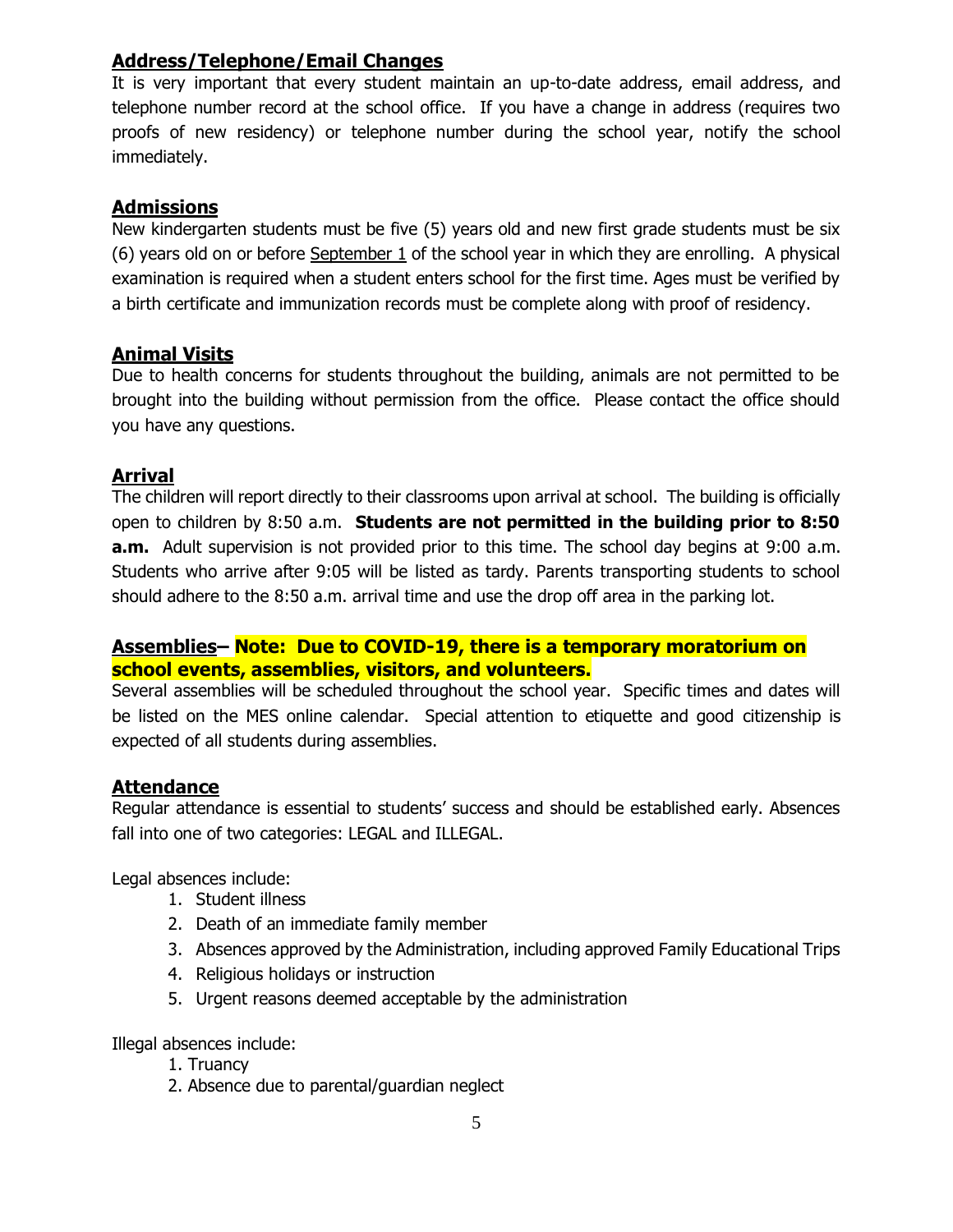- 3. Illegal employment
- 4. Family Educational Trips not approved by the Administration

When students return to school after any absence, they must bring a written excuse signed by their parent or guardian, stating the reason for dates of the absence. North Allegheny School District is also accepting student absence excuses electronically through the [Tyler SIS Parent](https://www.northallegheny.org/Page/32889)  [Portal.](https://www.northallegheny.org/Page/32889)

Please see the section labeled **Vacations** within this handbook for more information for an Educational Tour or Trip Form. Parents should note that vacation days absent also count towards total days absent from school since students are missing instruction any time they are not present in school. Parents are asked to schedule doctor appointments and vacations outside of the school day/calendar to assure that students are present and learning at school each day.

Students with legal absences may have the opportunity to complete any missed assignments upon returning to school. Our responsibility is to promote consistent school attendance and address the underlying risk factors that may lead to truancy. As a requirement of Act 138, students who accrue three (3) illegal absences will be asked to participate in the creation of a School Attendance Improvement Plan (SAIP). Students who accrue six (6) illegal absences will be referred to a school-based or community-based attendance improvement program or to the local children and youth agency. In addition, the District may file a citation for truancy with the local District Magistrate.

Parents of students who are excessively absent will receive a letter from the principal after a total of ten (10) days absent. This communication from the building administration is sent to emphasize the importance of daily attendance at school and as a reminder of Pennsylvania's Compulsory Attendance Law. Second notice for excessive absenteeism will be sent after a total of 18 days and a Support Team [SAP] meeting will be held to address the excessive absenteeism. After the 18-Day Letter is delivered, all future absences must be supported by documentation from the child's physician, the school's nurse, or another administratively approved agency. If the proper documentation is not provided after the 18-day Attendance Letter is sent home, the absence will be documented as unexcused and may be referred to the District Magistrate.

No absences will be approved during standardized testing windows. Students requesting absences of more than ten (10) days will be reviewed on a case-by-case basis. Pursuant to Board Policy #3130 absences of more than ten (10) days will cause the student to "be removed as a full-time student. The District will attempt to provide support to the student during the extended absence so that he/she is able to make successful reentry into the school upon their return. The family will need to re-enroll the child upon return."

Please see the section labeled **Tardy Students** within this handbook for more information for tardy/late students.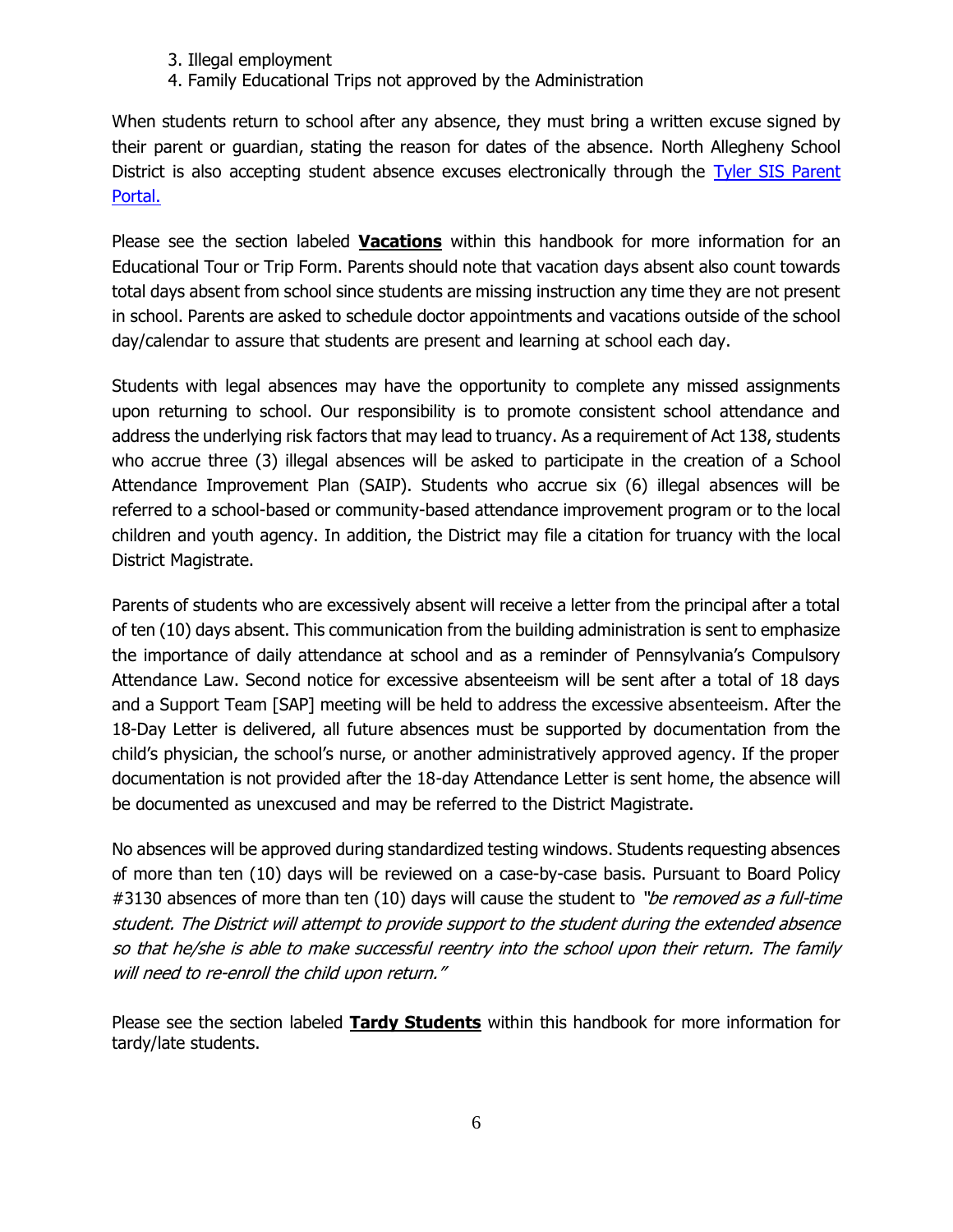Homework assignments for absent students will be available when a student has been absent for at least two school days. Telephone calls for these assignments should be placed to the office in the morning of the second day of absence. Do not use the voicemail system for this purpose. Assignments will be available in the office after 3:00 for all requests received before 10:00 a.m. Assignments requested after 10:00 a.m. will be available the following day.

#### **Birthday Treats**

On their birthdays, children often want to share a treat with their classmates. Due to severe lifethreatening allergies, food treats are **not permitted**. If parents would like to send in a nonedible item (*pencil, eraser, stickers, etc.*), please contact your child's teacher.

#### **Bully Prevention Program**

The MES Bully prevention plan is modeled after the Olweus Bullying Prevention Program, a research-based program that originated in Norway. This program provides the structure and strategies necessary to take a proactive rather than a reactive approach when responding to social and behavioral issues. The MES school-wide Bully Prevention Rules are:

- 1. We will not bully others.
- 2. We will help students who are bullied.
- 3. We will include students who are left out.
- 4. We will STOP WALK TELL.

A classroom component of the MES Bully Prevention program utilizes lessons from the *Second* Step: A Violence Prevention Curriculum. This curriculum is designed to promote social competence and encourage children's social and emotional development: empathy, impulse control and problem solving, and anger management.

As part of the program, MES has established monthly themes to focus the entire school on a positive attribute that promotes positive and appropriate social interactions among everyone here at MES. The monthly themes are:

| September/October | <b>BULLY RULES/RESPECT</b> |
|-------------------|----------------------------|
| November          | <b>RESPONSIBILITY</b>      |
| December          | <b>REPUTATION</b>          |
| January           | <b>INDIVIDUALITY</b>       |
| February          | <b>KINDNESS</b>            |
| March             | <b>COOPERATION</b>         |
| April             | POSITIVE ATTITUDE          |
| May               | <b>FRIENDSHIP</b>          |

#### **Bus Behavior**

Proper behavior is an absolute necessity while riding on the school bus. The bus driver is in charge and will enforce discipline on the bus. Students involved in misconduct, showing disrespect for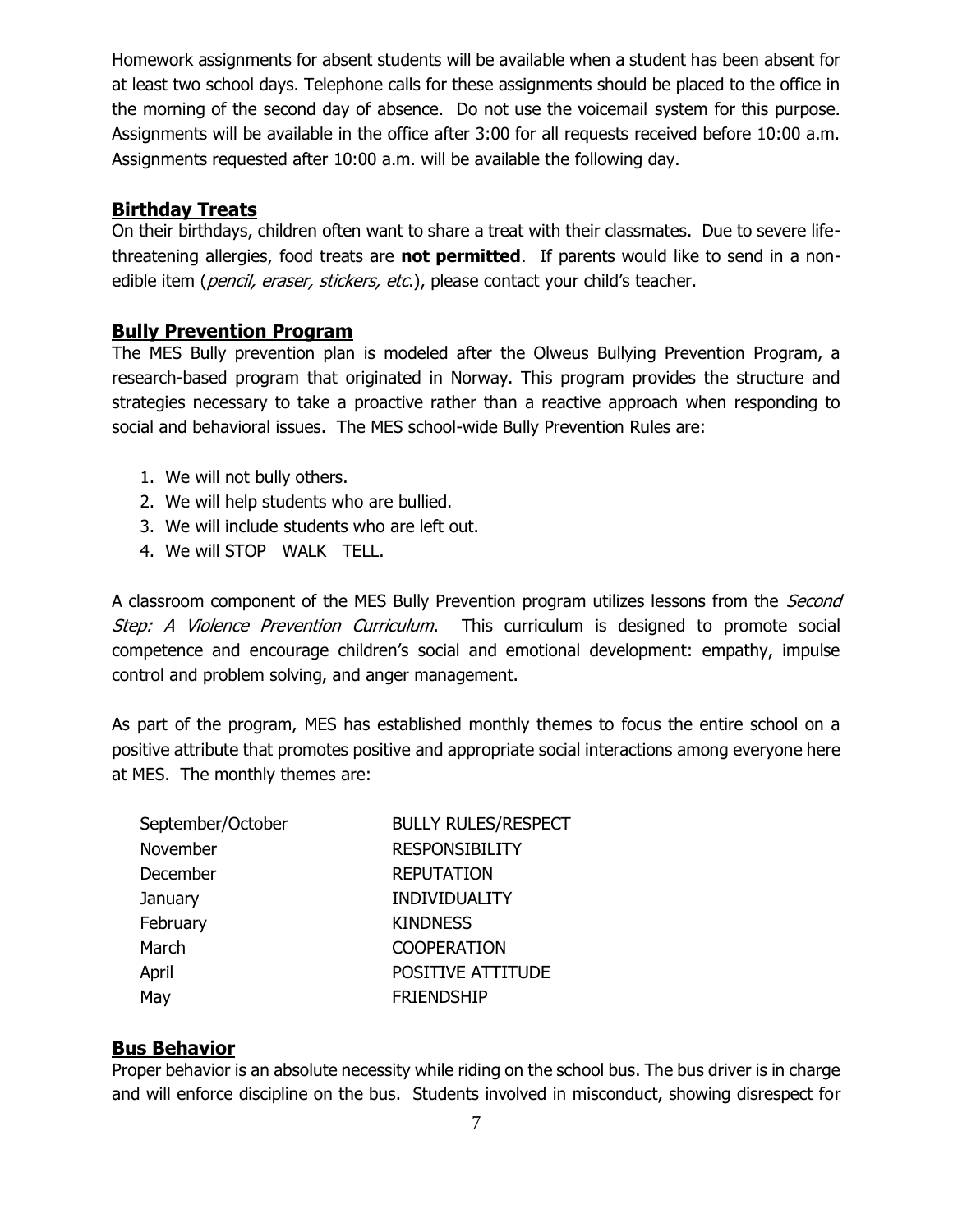the driver or fellow students, and those who cause damage to the bus may lose their bus riding privileges. The North Allegheny School District has established the following rules to maintain bus safety.

#### **Students' responsibilities are as follows:**

- 1. Report to your bus stop no earlier than 5 to 10 minutes before the bus is scheduled to arrive.
- 2. While waiting for the bus, stay a safe distance from the roadway. Inappropriate behavior at the bus stop will not be tolerated.
- 3. Board the bus in a safe, orderly manner and go directly to your seat.
- 4. Cross fifteen feet in front of the bus only when the red lights are flashing and traffic has come to a complete stop.
- 5. Never cross behind or reach under a bus. Remain visible to the driver at all times. Stand clear of the danger zone.
- 6. Talk in a normal tone of voice so the driver can concentrate and hear warning sounds.
- 7. Ask the driver for permission to open windows. You must keep your arms and head inside the bus at all times.
- 8. Eating, drinking, smoking, or chewing gum is prohibited on the bus.
- 9. Help keep your bus clean. No littering. Throwing objects inside or outside is prohibited.
- 10. When the bus arrives at school, exit in an orderly fashion and go directly to your assigned room.
- 11. Always sit in your assigned seat unless directed by the bus driver, administrator, or bus monitor.

### **NOTE: Students must ride their assigned bus. If a change is necessary, send a note explaining the change or call the Marshall Elementary School Office at 724-935-4044.**

#### **Bus Safety School**

Bus discipline is a topic of serious conversation at North Allegheny. When a child acts inappropriately on a school bus, the safety of every person on the bus is in jeopardy. The "Ladder of Discipline" has been identified for all elementary and middle school buildings. Depending on the seriousness of a child's inappropriate behavior, first time offenders may receive more than a warning from the bus driver, bus monitor, or building administrator. If the child continues to behave inappropriately, that individual will be assigned to Bus Safety School. Should he/she continue to misbehave, the transportation privilege which is normally extended to North Allegheny students will be revoked by the District for that child.

| First Offense        | Warning                     |
|----------------------|-----------------------------|
| Second Offense       | Detention                   |
| <b>Third Offense</b> | <b>Bus Safety School</b>    |
| Fourth Offense       | Bus Suspension $*$ - 3 days |
| Fifth Offense        | Bus Suspension $*$ - 5 days |
| Sixth Offense        | Bus Suspension * - Semester |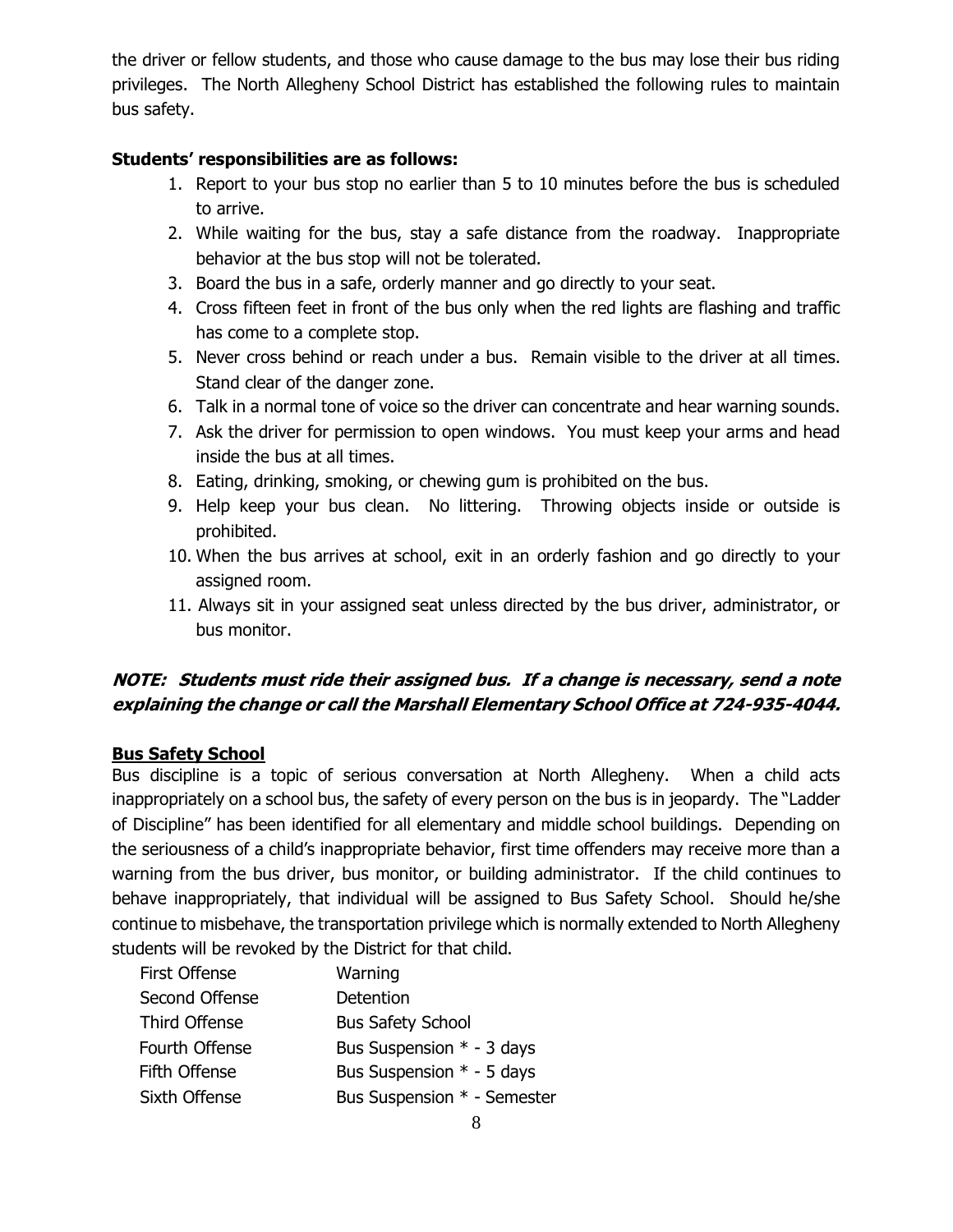#### \* A conference between administrator, parent, driver, and child is required.

Bus Safety School is a program that attempts to heighten the awareness of safety and proper bus behavior in those students who continually choose to violate District transportation policies. Bus Safety School is held on the third Thursday of every month from 3:45 p.m. to 4:45 p.m. at one assigned building in the District.

Parents will be notified if their child must attend Bus Safety School and upon completion of the course, students will be required to sign a Safety Agreement. Should it become necessary for bus-riding privileges to be denied, transportation to and from school will become the parent's responsibility.

### **Cafeteria**

Students may purchase a lunch daily using either cash or funds that they have on the Point of Sale (P.O.S.) system. All students buying lunch or snacks will enter his or her Personal Identification Number (P.I.N.) as they purchase their lunch or snack. Assistance will be given to all students at the beginning of the year as they enter their P.I.N. Information regarding lunch prices and daily menus can be found on the MES website.

Parents may send in cash or a check payable to **NA Cafeteria Fund** at any time to deposit money into their child's P.O.S. account. Cafeteria Payment envelopes should be used to include student name, Personal Identification Number (P.I.N.), and payment option. For those families with more than one child attending MES, please remember to use separate envelopes for each child.

Parents have the ability to place money in their student's lunch accounts, monitor student balances, and request student activity reports on-line through [www.PayForIt.net.](https://www.payforit.net/login.aspx)

Reminders will be sent home with the student when their Point of Service [P.O.S.] account accrues a negative balance. If there are any questions or concerns, please contact the Food Service Office at 724-934-7201 or 7236. Parent/guardians are responsible for assuring that a student's [POS] account remains up-to-date with a positive balance.

Cafeteria time is meant to be a pleasant break in the day. Every student is expected to use proper table manners, and speak in a normal tone of voice so that everyone may enjoy their lunch break. Students are expected to clean up after themselves.

#### **Child Care**

Before and after school child care is available at Marshall from 7 a.m. until 6 p.m. This program is run by the YMCA of North Hills. **For further information, call the YMCA at 724-934- 9622.**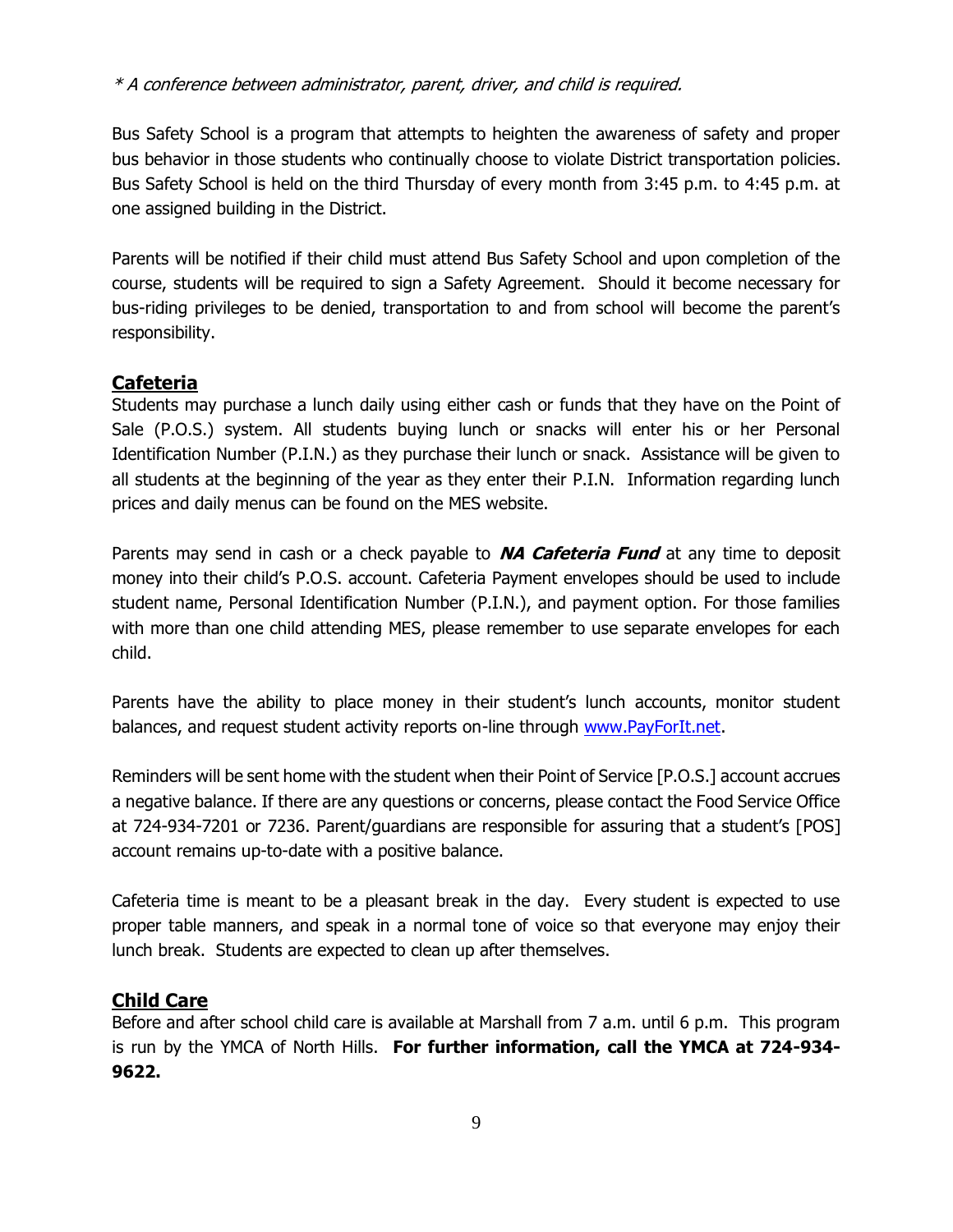#### **Crisis/Emergency Information**

In the event that a need to disseminate emergency or crisis communications to parents and/or students should arise, the North Allegheny School District has a number of communication vehicles in place to facilitate this process. These include: the District website [www.northallegheny.org,](http://www.northallegheny.org/) NATV Cable (Armstrong 50, Comcast 98, Consolidate 406, and Verizon 33), contact with local television and radio stations, and SchoolMessenger.

Since 2009, the District has been utilizing SchoolMessenger, an automated telephone notification system that will deliver a personalized message to parents and employees in minutes. As it is a web-based program, its reliability and availability will not be affected by local power or equipment failures.

In addition, parents will be able to access the Contact Manager feature of this system via the North Allegheny School District website or the internet and establish their own account. This will allow them to determine which, if any, phone number(s) they would like to have messages sent to and/or opt for an email or text alert when they have a new phone message. Parents may choose not to receive SchoolMessenger, if they so desire. SchoolMessenger will be used exclusively to broadcast weather-related cancellation or delay information, as well as other emergency or crisis-related messages.

### **Custody/Court Orders**

At times, there are legal papers in the form of custody agreements or court order documents that pertain to students and their specific circumstances. A notarized copy of any of these forms must be presented to the school office annually. Even if the paperwork isn't modified or cancelled, parents/guardians are required to submit notarized copies at the start of each school year to assure that any necessary paperwork is up-to-date.

### **Discipline Issues**

Normal discipline issues that occur will be handled by the classroom teacher in conjunction with the guidelines established in the North Allegheny [School District's Code of Conduct.](https://www.northallegheny.org/cms/lib/PA01001119/Centricity/Domain/1967/CodeOfConduct.pdf) For more serious infractions, a behavior report will be completed and sent to the office along with the student. The students will meet with the Principal or the Assistant Principal to discuss the behavior. Consequences will be assigned depending on the severity of the behavior and whether the behavior is a repeated behavior. Students will sign the completed behavior report and also have their parent or guardian sign the form before returning it to the office as an additional means or communication.

Possible consequences include:

- Conferences with the Assistant Principal or Principal
- Letter or phone call to parents
- Loss of recess
- Loss of a grade level and/or school-wide event
- In-school suspension during lunch and recess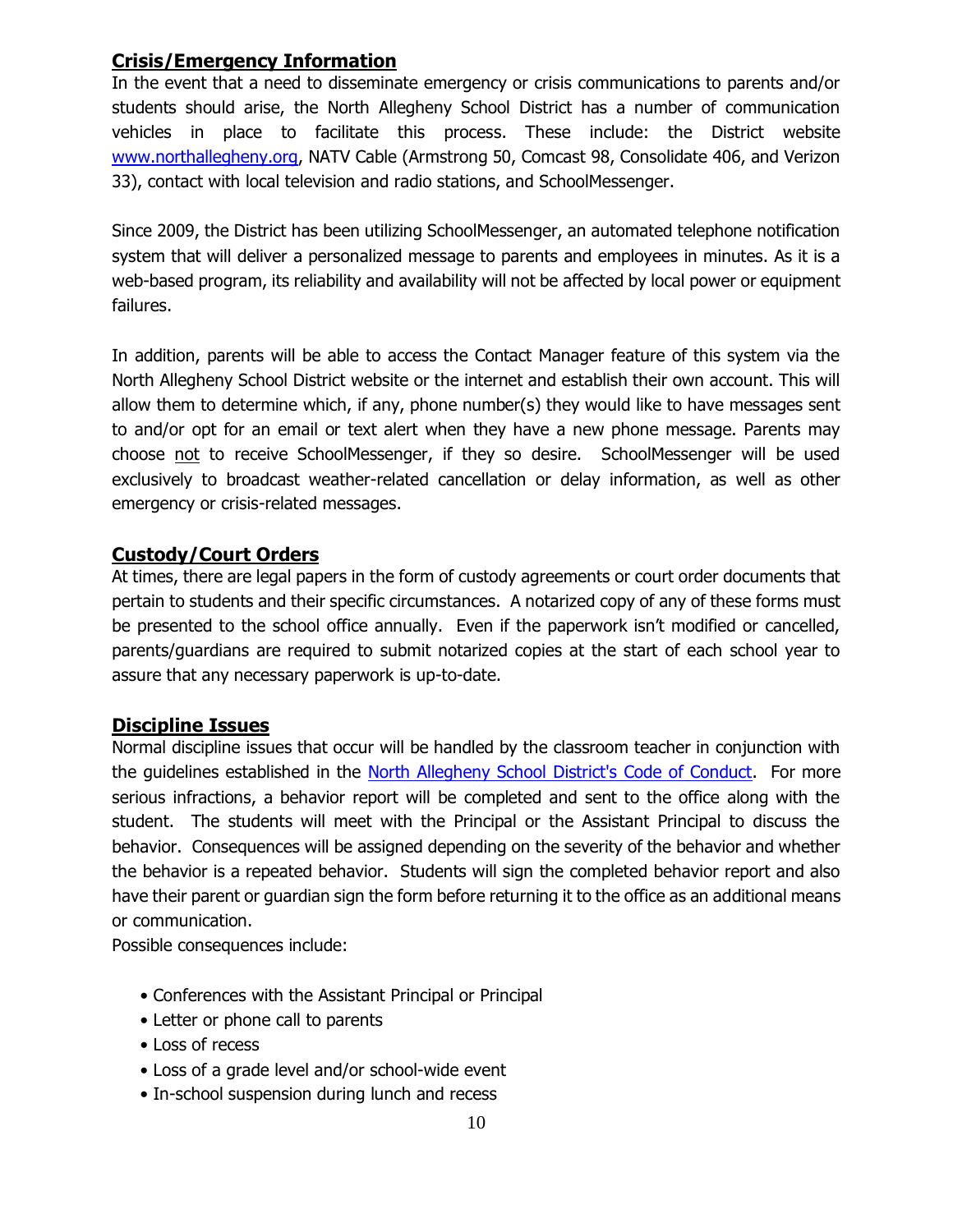- In-school suspension for the entire school day
- Out-of-school suspension

The written form is the main communication for the parent describing the discipline actions taken. A phone call may occur regarding the incident at the discretion of the building administrator.

### **Dismissal**

All students riding the bus will leave the classroom at either the 3:24 p.m. bell or the 3:28 p.m. bell depending on their assigned bus location. If a student is a "pick-up", they will leave at the 3:20 p.m. bell.

If a child is to go home with someone other than his/her parent/guardian, a handwritten note **MUST** be sent to the school or the child will not be released. Identification will also be requested for anyone picking up this child other than the parent or assigned guardian.

See the "Early Dismissal" section of the handbook for information regarding "Early Dismissals" occurring earlier than normal dismissal time.

- **Parents are strongly encouraged to send in a School Note with their child on the day of pick-up. An electronic copy of the MES School Note is available on our school site [MES](https://www.northallegheny.org/cms/lib/PA01001119/Centricity/Domain/1527/MES%20School%20Notes.pdf)  [School Note Form.](https://www.northallegheny.org/cms/lib/PA01001119/Centricity/Domain/1527/MES%20School%20Notes.pdf)**
- **If the need arises over the course of the day for you to pick up your child(ren) at school, please call the school before 2:00 p.m. DO NOT SEND AN EMAIL TO THE TEACHER. There is no guarantee that the email will be received in time.**

### **End-of-Day Pick-ups**

If you are picking up your child/children at the end of the day instead of riding the bus, please note the following. An assigned number will be sent home with your child on the first day of school. **Each family will receive two cards with your assigned number. It is your responsibility that if someone other than the parent is picking up your child(ren), they are given the assigned family number card and a note is sent to the office with the name of the person.** All students in a particular family will have the same assigned number regardless of grade level or members in family. **This number will be used for end-of-day pick-ups only.**

- All Marshall students are assigned a family number.
- Members of the same family will have the same number.
- At the end of the school day, homeroom teachers will give pick-up students their assigned family number to be used to match with the parent.
- Students will wait in the gymnasium for their family number to be called.
- Once the parent arrives with the family number, a staff member will match the family number to the student and release the child/children to the parent.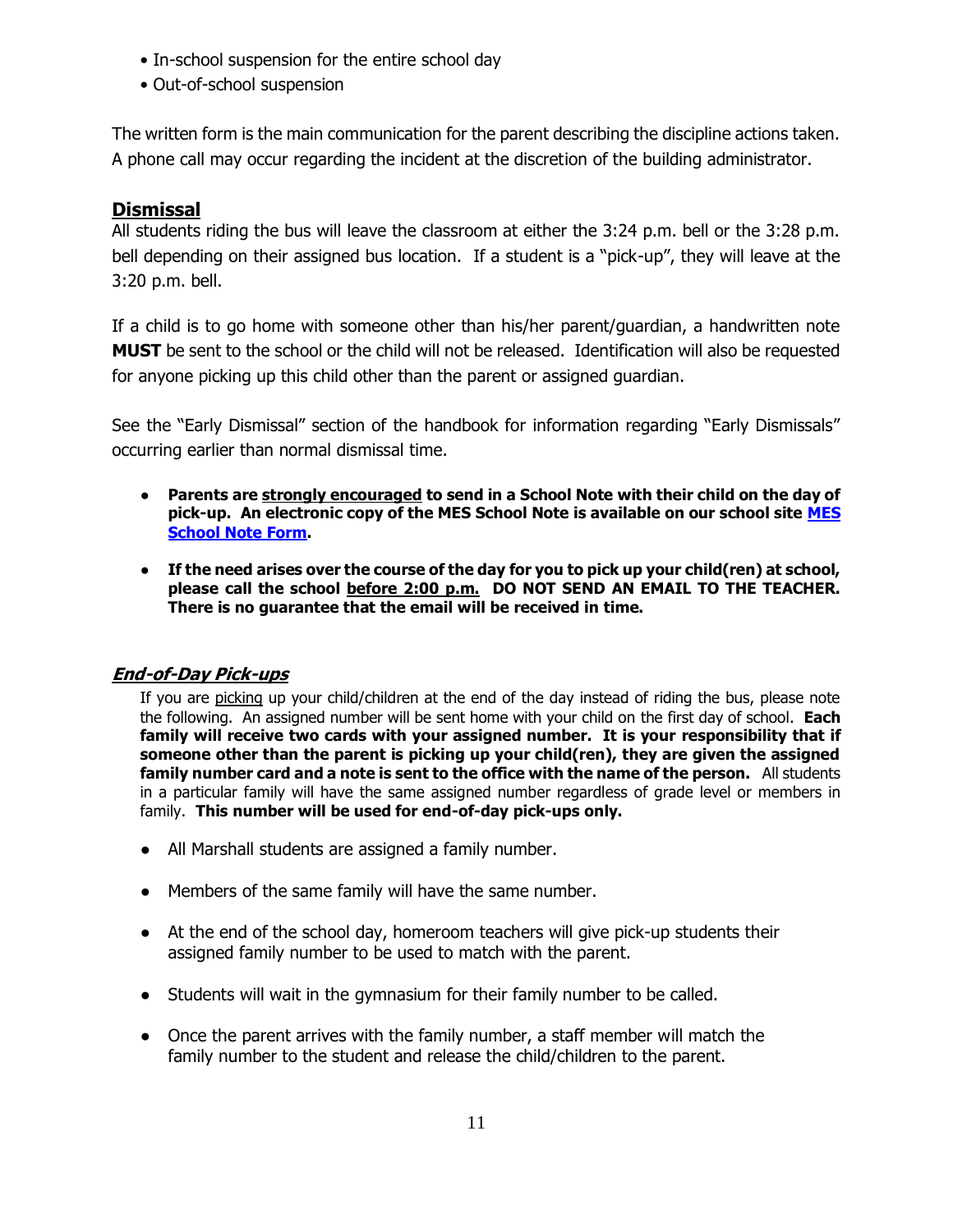**All parents must stay in their vehicle for the process to run smoothly. Parents are not permitted to congregate at the door to wait for their** 

**child(ren).** Please display your number in the car window facing staff. Staff will readily make the number match and release your child/children to you. If your child is not ready to be picked up you may be asked to park in the lot and walk to the pick-up area while waiting for your child. You must use the crosswalk.

**This procedure will also be followed for our Halloween Party, Winter Party, Valentine's Day Party, and Field Day.** – Note: Due to COVID-19, there is a temporary moratorium on school parties, events, visitors, and volunteers.

#### **Dress Code– Note: Due to COVID-19, all students are required to wear masks.**

We are proud of the way our students dress. A student's individual dress indicates both selfrespect and respect for others. While the school accommodates a wide variety of individual taste, inappropriate dress is not acceptable.

#### **Guidelines**

The following should be used in determining appropriate school attire:

- 1. Articles must be clean (not soiled with grease, oil, paint, or dirt).
- 2. Clothing with slogans/emblems, etc., is acceptable as long as they do not depict illegal substances, indecent writing, or indecent pictures.
- 3. Warm weather clothing is appropriate with the following guidelines: halter tops or tank tops with spaghetti straps, tops exposing the midriff or display of undergarments, and torn or ragged clothing are NOT permitted.
- 4. Oversized trousers present problems regarding safety both for the individual student and fellow classmates. School staff will insist that fitting pants are worn so that students can maneuver with ease, particularly in an emergency situation.
- 5. Items of dress that disrupt the educational process and climate are inappropriate. Students are not to wear hats or bandanas during the school day inside the building, unless it is for an approved fundraiser or activity.
- 6. Footwear must be worn by all students. Flip-flops and other backless shoes are not encouraged. "Wheelie shoes" are NOT permitted at school.
- 7. Shorts or skirts must reach at the fingertips while arms are hanging naturally at the sides.
- 8. Tights or leggings may not be used underneath shorts or skirts to substitute length. Leggings may only be worn under appropriate length (fingertip) shorts, skirts, or dresses.
- 9. Students are NOT permitted to wear hats during the school day inside of the building. This also includes bandanas and head scarves (unless the head covering is based on religious reasons).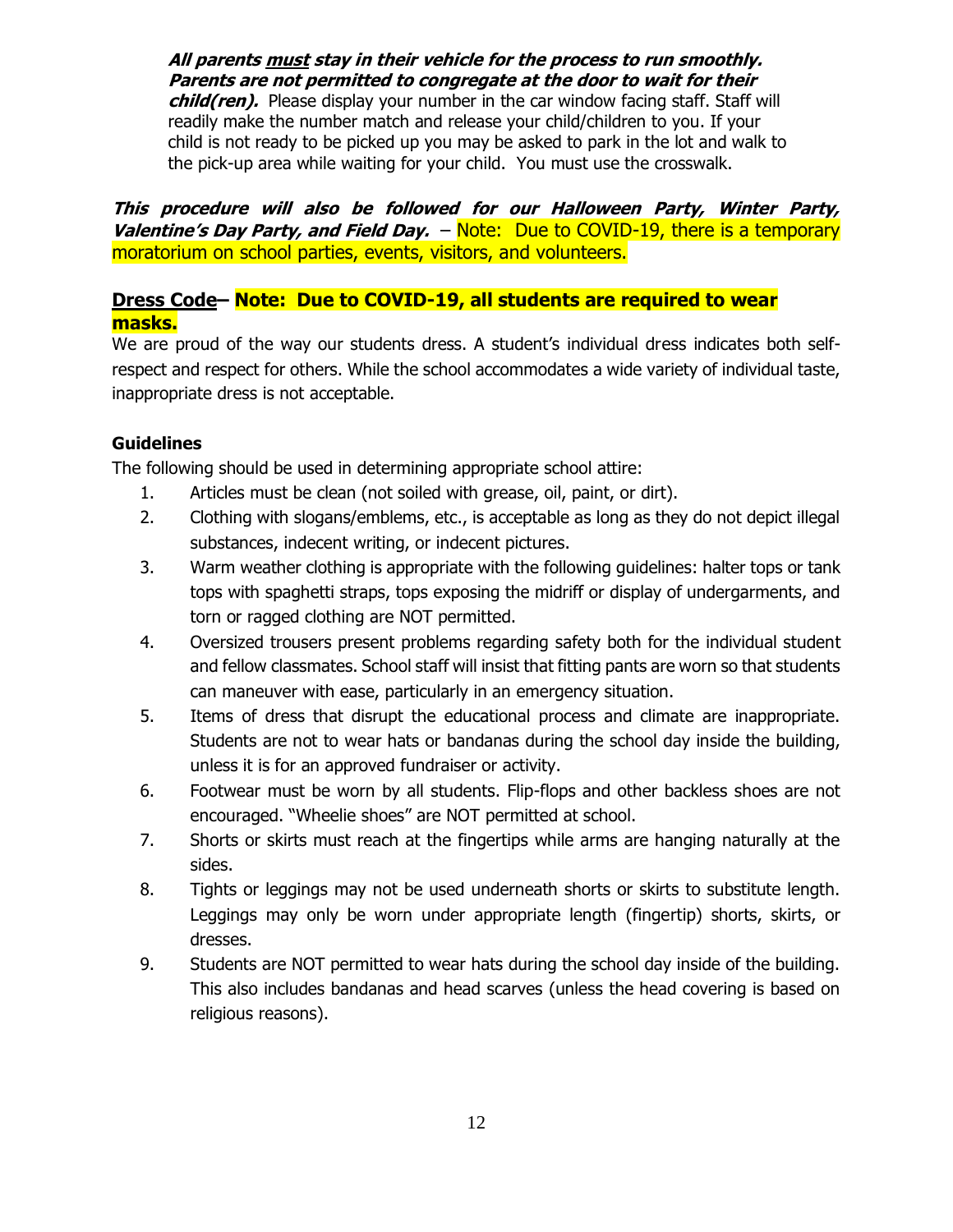#### **Driving Reminders**

**Bringing students to school in the morning** - Please enter the front parking lot from the Marshall Campus and drop your child off in the MES Drop-Off Pick-Up Loop area by the cafeteria entrance. Students may not enter the building prior to 8:50 a.m. Exit through the parking lot towards MMS.

**Picking students up at the end of the day** – Please see Dismissal procedures.

**Fire Lane** - Parking in the fire lane is **not permitted** at any time. If tardy to school you must park and escort your child into the building to sign them in late.

**Main road in front of MES** - This road is closed to car traffic during the following times:

8:45-9:15 and 3:15-3:45 - Buses only

11:30-12:00 and 12:30-1:00 — KDG drop-off and pick-up

**Shenot Road Entrance** - This road is one way and is to be used as an entrance only. Exiting via this road is illegal and dangerous.

# **Early Dismissal**

If a situation should arise that would require a student to leave the school at any time other than the normal dismissal time, **the parent or guardian must send a handwritten note to the homeroom teacher who will then forward it to the office. Emails should not be sent since it is not guaranteed that the email will be received.** All students must be signed out at the office by the parent or guardian. When the parent/guardian comes into the office, a driver's license/photo identification is to be shown to an office staff member and the Visitor's Dismissal Sign-out Log on the counter should be signed to indicate that your child/children have been picked up. Children are not permitted to leave the building early and wait outside. Parents are encouraged to schedule normal medical and dental appointments after school hours if at all possible.

### **Electronic Devices**

Students are **NOT** permitted to bring personal electronic devices to school unless the principal or teacher grants permission. Only District issued devices are permitted. If an item has been confiscated from a student, the item will be housed in the office. The item will not be returned directly to the student. Parents must pick up confiscated items from the office.

# **Electronic Student Data Portal**

The District uses a Student Information System called Tyler SIS. It is also a web-based grade book and reporting system that provides parents access to student records related to their schedule and academic progress. [Click here to access the Student Data Portal.](https://portal.northallegheny.org/tsi_live/) Please work closely with our front office secretaries to ensure your email address is current. Email addresses will be used periodically throughout the year to inform parents of important school and District related events.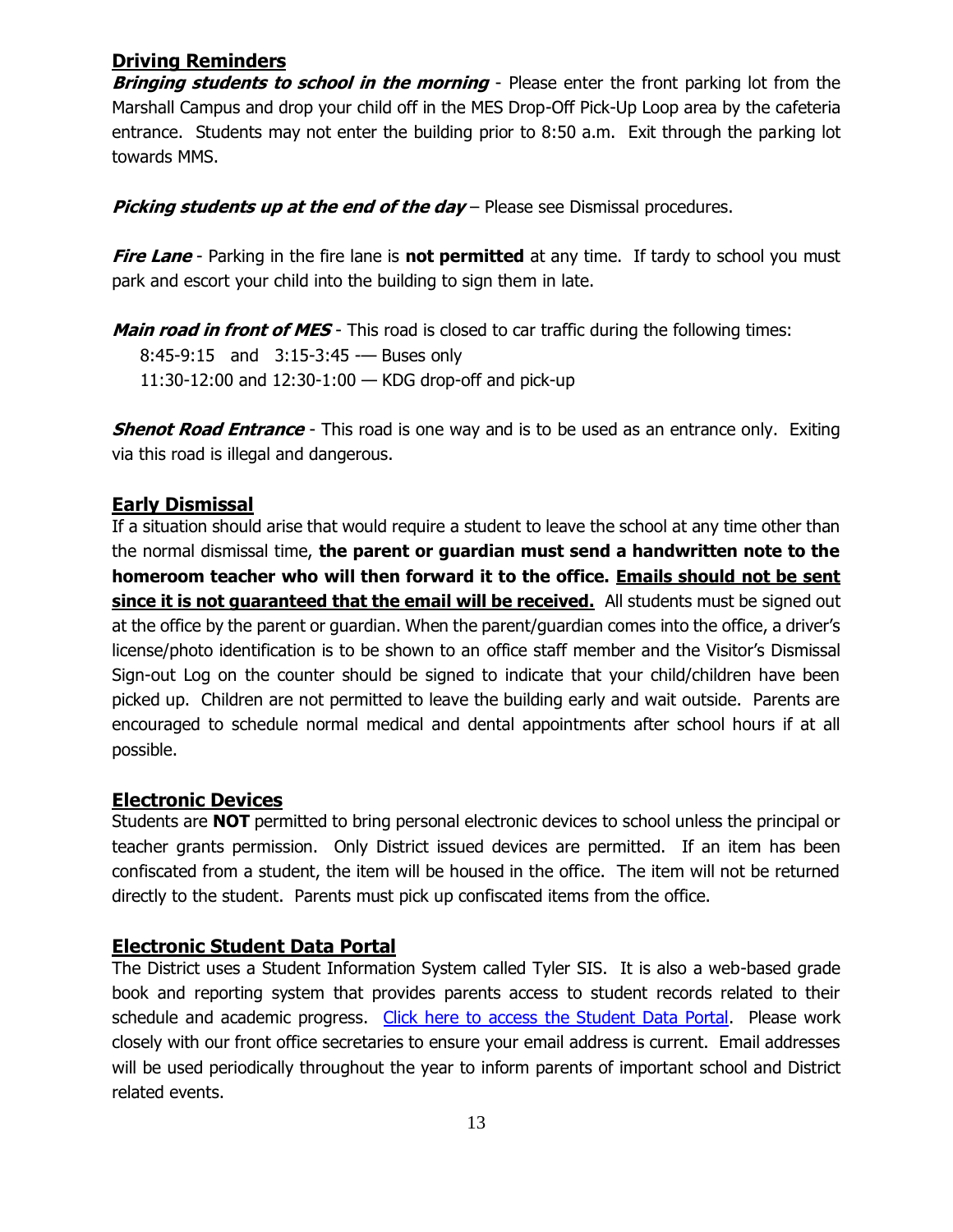#### **Emergency Information**

It is important that home, work, and emergency phone numbers be kept up-to-date. In an emergency, accurate information can save valuable time in helping your child. Emergency drills will be held on a regularly scheduled basis during the course of the school year. The following is a listing of drills and their scheduled frequency:

- Fire Drills monthly
- Lockdown Drills Semester
- Emergency Weather Drill Annually

### **Emergency School Closings or Delays**

In the event that a need to disseminate emergency or crisis communications to parents and/or students should arise, the North Allegheny School District has a number of communication vehicles in place to facilitate this process. These include:

- District website (www.northallegheny.org)
- NATV Cable (Armstrong 50, Comcast 98, Consolidated 406, Verizon 33)
- Local television and radio stations.
- SchoolMessenger is a telephone notification system that will deliver a personalized message to parents and employees in minutes. Since this automated service is webbased, its reliability and availability will not be affected by local power or equipment failures. In addition, parents will be able to access the Contact Manager feature of this system via the North Allegheny School District website or the internet and establish their own account. This will allow them to determine which, if any, phone number(s) they would like to have messages sent to and/or opt for an email or text alert when they have a new phone message. Parents may choose not to receive SchoolMessenger alerts, if they so desire. SchoolMessenger will be used exclusively to broadcast weather-related cancellation or delay information, as well as other emergency or crisis-related messages.

When the building/district is on a two-hour delay, **kindergarten will follow a special delay schedule**. Morning kindergarten – 11:00-12:45; Afternoon kindergarten – 1:45-3:30

#### **All morning bus schedules will be delayed by the same amount of time.**

### **Field Trips – Note: Due to COVID-19, there is a temporary moratorium on field trips.**

Field trips that reinforce and enhance the North Allegheny curriculum are scheduled by various grade levels throughout the school year. Parents will receive notices about the field trips in advance of the scheduled trip date and will be asked to sign field trip permission forms. These trips are funded by the Marshall Elementary PFA. Families who are not members of the MES PFA will be requested to pay the necessary fees to have their child(ren) participate in the field trip. During the 2021-2022 school year field trips will be postponed until further notice.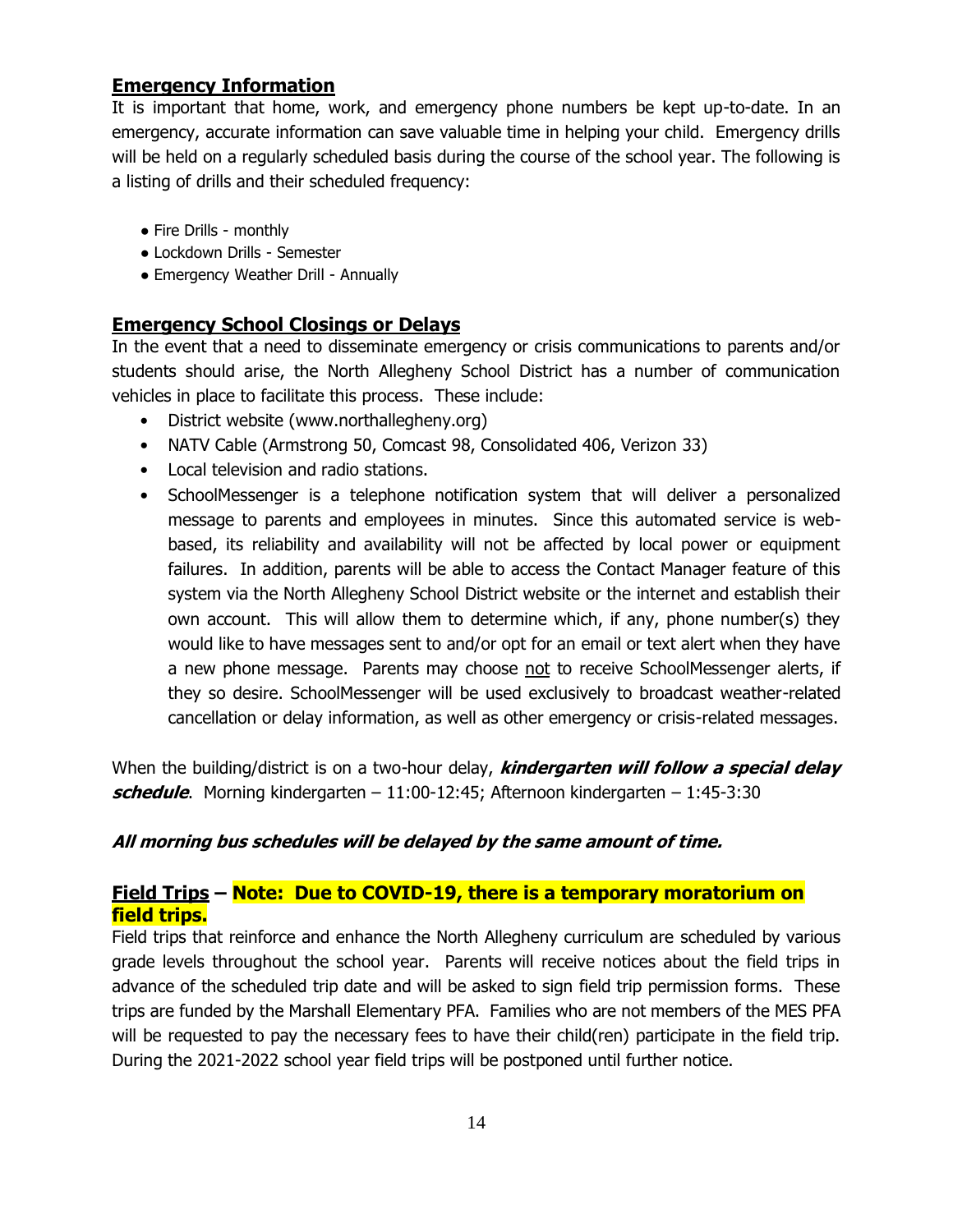#### **Student iPads**

During the 2021-2022 school year, all elementary students in kindergarten through fifth grade will be assigned a District iPad. When arriving to school, student iPads should be fully charged so children are ready to use them.

When students receive their iPad, they will also participate in lessons designed to orient them to the iPad. Classroom teachers and Instructional Technology Integrators will work with students to ensure the device is working properly, and that students understand expectations, appropriate uses of the device, and the policies and procedures set by the North Allegheny School District as detailed in the Responsible Computer, Telecommunications, and Information Technology Use (SBP 224.1) and Electronic Devices (SBP 237). Teachers will communicate classroom expectations early on in the school year allowing students to be successful with the iPad. Expectations will include having the device charged each day, not using them during recess or in restrooms, and not using the iPad for personal use. Also, please note, students will not be permitted to call home to retrieve the device if left at home and a loaner device will not be issued. Teachers will be prepared to accommodate a student who has no device for the day.

### **Food in the Classroom**

There are an increased number of students in our schools who have serious food allergies. Out of concern and respect for their well-being and an overall emphasis on health and wellness across our District, guidelines related to food items that may be brought into our classrooms have been reviewed and refined. Due to severe life-threatening allergies, food treats are **not permitted**. The North Allegheny School District encourages parents to consider bringing non-edible treats for students to enjoy instead of food items.

#### **Forgotten Instrument and iPad**

Students are to bring their band and orchestra instruments with them to school on days when they are scheduled to have small group practice or full ensemble practice. Students are also expected to bring their school assigned iPad to school. On occasion, students forget their instruments and iPads. Parents may need to bring them to school. Parents may drop the instruments and/or iPads off at the office and leave them in the front office vestibule. **Students are instructed to check at the office before their lesson or rehearsal for their instruments. Phone call reminders to the classroom will not be made so as not to disturb the learning that is taking place during the day.**

#### **Gum**

Students are not permitted to chew gum in or on the school property.

### **Grade Level Colors**

On various occasions throughout the year, students and staff will be asked to wear their grade level color. Students and staff are encouraged to wear their grade level color as a means of showing team spirit.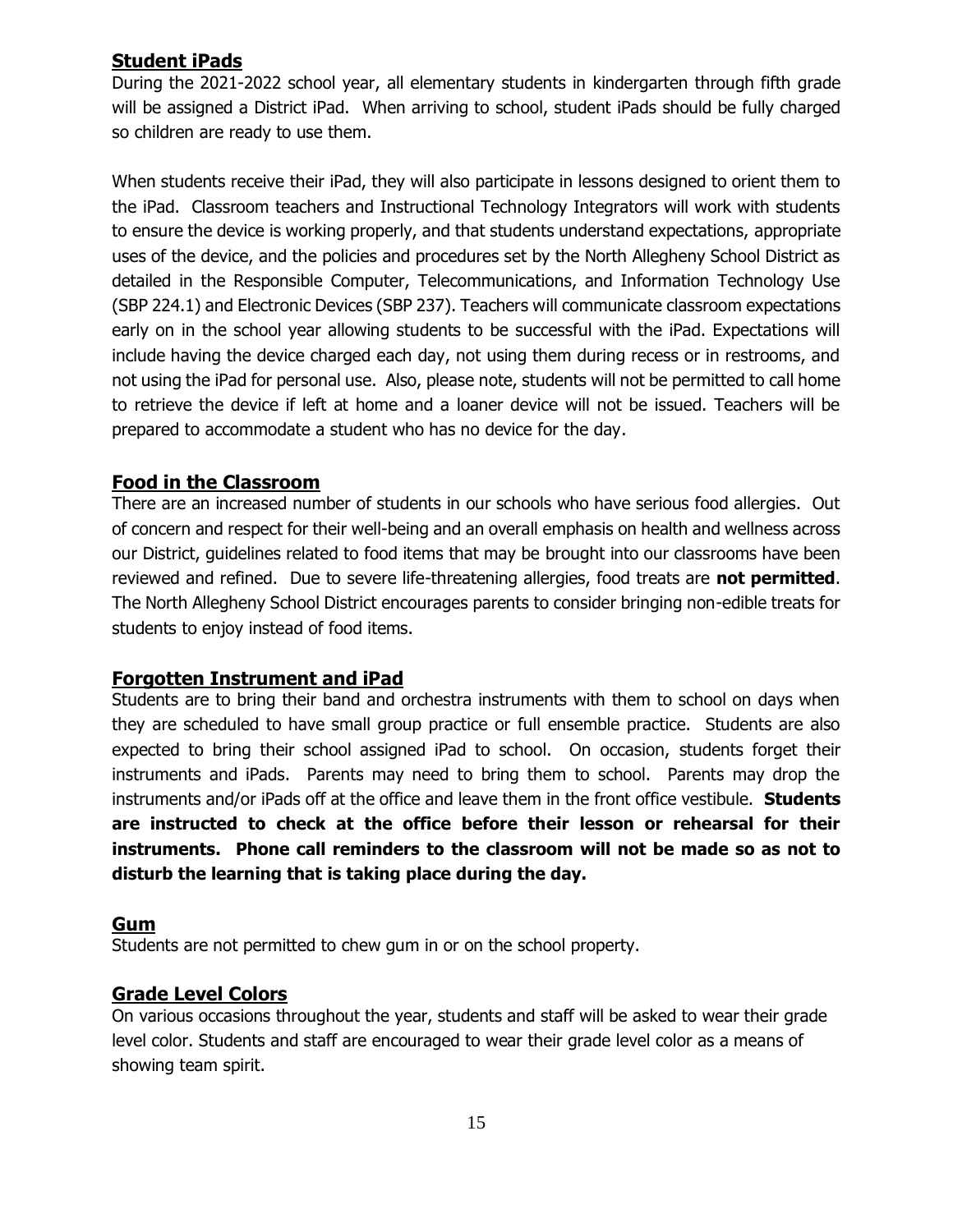#### **MES Grade Level Colors**

| Kindergarten | Red         |
|--------------|-------------|
| First Grade  | Orange      |
| Second Grade | Yellow      |
| Third Grade  | Green       |
| Fourth Grade | <b>Blue</b> |
| Fifth Grade  | Purple      |
|              |             |

### **Hats**

Students are not to wear hats during the school day inside the building. This also includes bandanas and head scarves.

### **Health/Emergency Information – Note: Should your child be excluded from school for COVID-19, please contact the school nurse for specific guidelines regarding a return to school plan.**

At all times you can refer to the North Allegheny web site under Academic for health form, medication policy, immunization requirements and health care information. During the first week of school, you will receive instructions on how to update your child's contact and health information in Tyler 360. The parent/guardian is requested to do this on each student. This information should be updated within that first week, so that the school nurse has the most current information for your child in case of illness, injury, or emergency. This information is required for your child's care in case of illness or injury.

- **It is important that we have your current home, work and emergency phone numbers**. In case of an emergency, accurate information can save valuable time in helping your child. Please remember to notify us at any time during the year of any changes in these numbers.
- If you are planning to be out of town, please provide in writing the name of your child's guardian in your absence if it is someone who is not on the emergency form. Without this consent, we cannot release your child to this caretaker.
- If there is a change in the custodianship of your child, please notify the office and provide copies of any pertinent court agreements in order for this change to be honored.

### **Medications**

Medications will be administered by health office personnel according to school policy which includes written parental permission, and a Doctor's order for both prescription and nonprescription (OTC - over the counter) medications. A copy of this policy will be sent home the first week of school. Please review this as it includes information on both prescription and nonprescription medications (OTC) and the parent/guardian responsibility with both.

The following are a few important points to remember:

● Students are not permitted to carry medication with them at school. All medication is to be dispensed from the health office.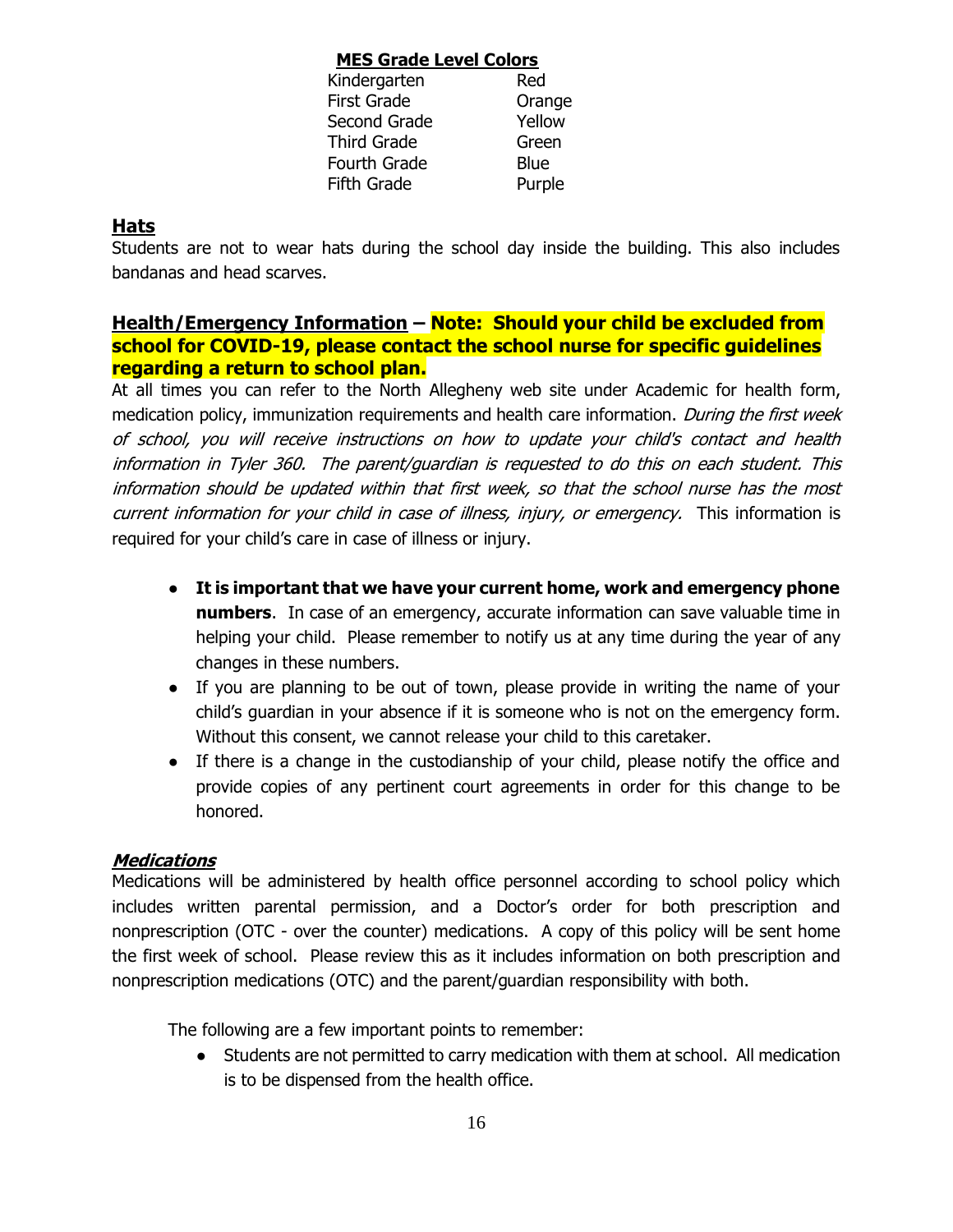- Medication is to be brought to school by the parent/guardian in the original container. For the safety of your child, the school nurse in the health office will not administer any medication brought to school in a baggie, paper towel, etc.
- Tylenol may be administered with parental permission and at the discretion of the school nurse. Please remember to circle the appropriate response on the bottom of the emergency form.

### **Illness and Communicable Disease**

#### **Illness:**

Please keep your child home if he/she has any of the following symptoms: Temperature of 100 or greater (temperature should be normal for 24 hours before returning to school)

- Vomiting or diarrhea
- Persistent cough or thick nasal drainage
- Red, itchy eyes with discharge
- Earache

### **Immunizations:**

State Law requires every student who intends to enroll in a public school to provide evidence of a successful vaccination history. At various ages, different vaccinations are necessary for enrollment. Some of the immunizations necessary for K-12 students are diphtheria, tetanus, pertussis, polio, measles, rubella, mumps, varicella, and meningitis. Should you have a question regarding the immunizations necessary for your child, please contact the School Nurse.

#### **Communicable Diseases:**

A child who has a communicable disease should remain at home for at least the indicated length of time as follows:

- Scarlet Fever  $-$  24 hours from initiation of medicine
- $\bullet$  Strep Throat 24 hours from initiation of medicine
- Chicken Pox (Varicella) six to eight days after appearance of rash. Scabs must be completely dried. For most students, Chicken Pox is a common childhood illness that may be uncomfortable and inconvenient. For others, however, there is an increased risk of complications due to other health conditions.
- $\bullet$  Pinkeye (Conjunctivitis) 24 hours after initiating treatment and there is no further drainage.
- Head Lice (Pediculosis)

If a child is suspected of having pediculosis (lice), the School Nurse will examine the suspected child and siblings. When head lice are found, the School Nurse will contact the parent of the child and provide educational materials concerning treatment and environmental control. Following treatment (This includes use of pediculocidal agent and nit removal), the School Nurse will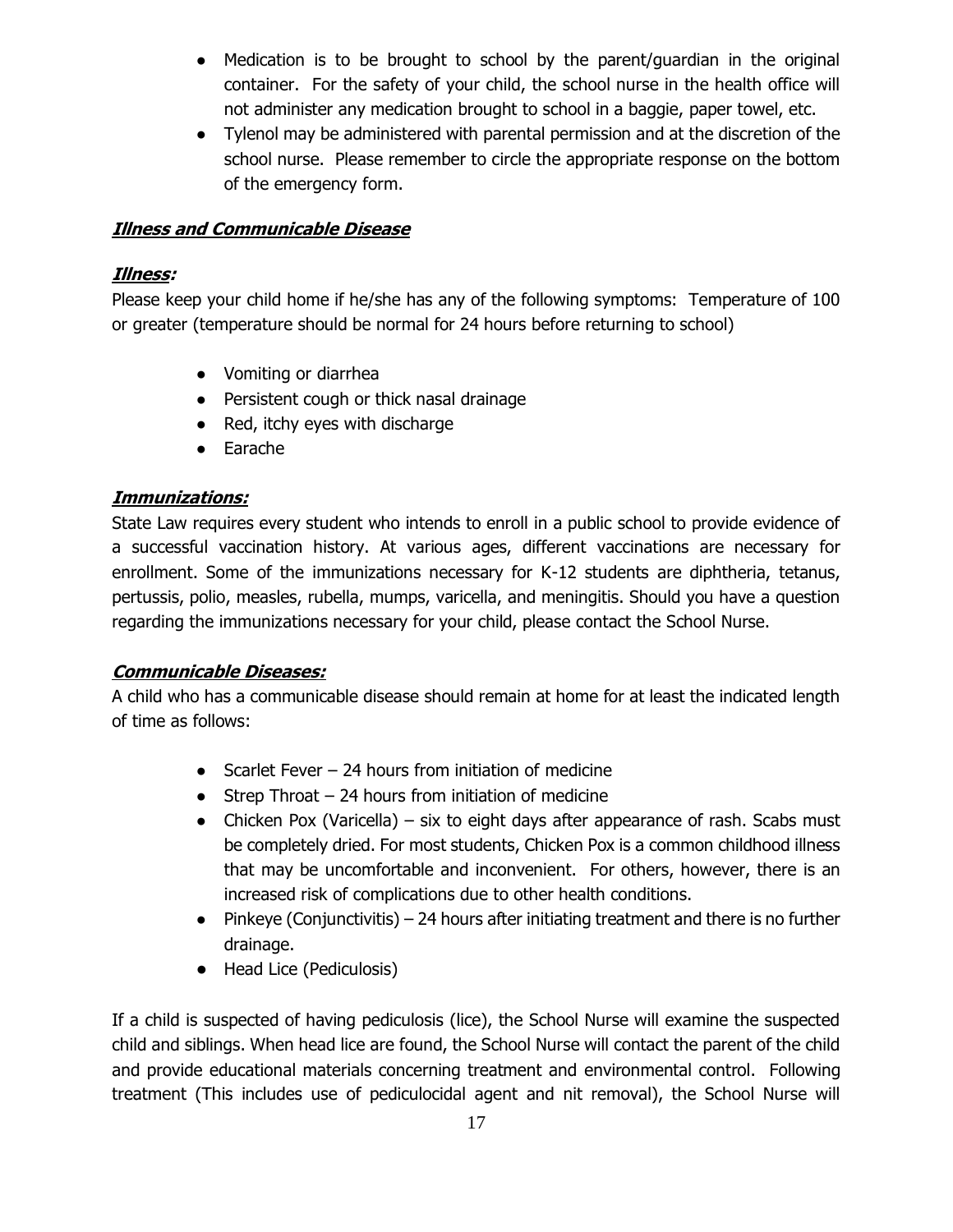examine your child's head. Proof of treatment (pediculocidal agent or prescription packaging) must be provided to the School Nurse. Parents of the building will be notified via an Email Blast of the lice identification. Class nor grade level will not be identified in the message.

#### **LICE FACTS**

• **Incubation:** Eggs of lice hatch in one week and maturity is reached in 8-10 days.

• **Symptoms:** Irritation and itching of the scalp; presence of small light gray insects and/or their eggs (nits) which are attached to the base of the hairs and do not come off easily.

• **Methods of Spread:** Direct contact with an infected person and indirect contact with their personal belongings, especially headgear. Lice do not jump.

• **Period of Communicability:** While lice or nits remain alive on the infested person or belongings.

• **Other information:** Lice have nothing to do with the cleanliness of one's home, nor live on pets.

While lice are a nuisance, they are not life threatening. A position statement from the National Association of School Nurses states that "The management of a lice infestation should not disrupt the educational process. No disease is associated with head lice and in-school transmission is considered to be rare" (Frankowski & Boochhini, 2010).

The District's goals are for head lice to have minimal disruption to students' educational experiences and minimize the stigmatizing impact on students and families.

### **Homework**

Homework is an important and required part of a child's education. It allows for extra practice and/or increased student learning. Homework can reinforce, enrich, or extend the curricular outcomes. Homework can help a child develop skills in personal organization, time management, and following directions.

#### Homework Guidelines

#### Student Responsibilities

### A. **The student will:**

- 1. Budget time to complete assignments made.
- 2. Arrange to make up missed assignments as required by the teacher.
- 3. Ask for further explanation if original directions are not completely understood.
- 4. Students in Grades 3, 4, 5 will record homework assignments as specified by their classroom teacher. These students will most likely use their District-provided iPad to record these assignments.
- 5. Initiate the request for help when needed.
- 6. Properly manage time and task completion on long term assignments.

#### Parent Responsibilities

B. **The parent will:**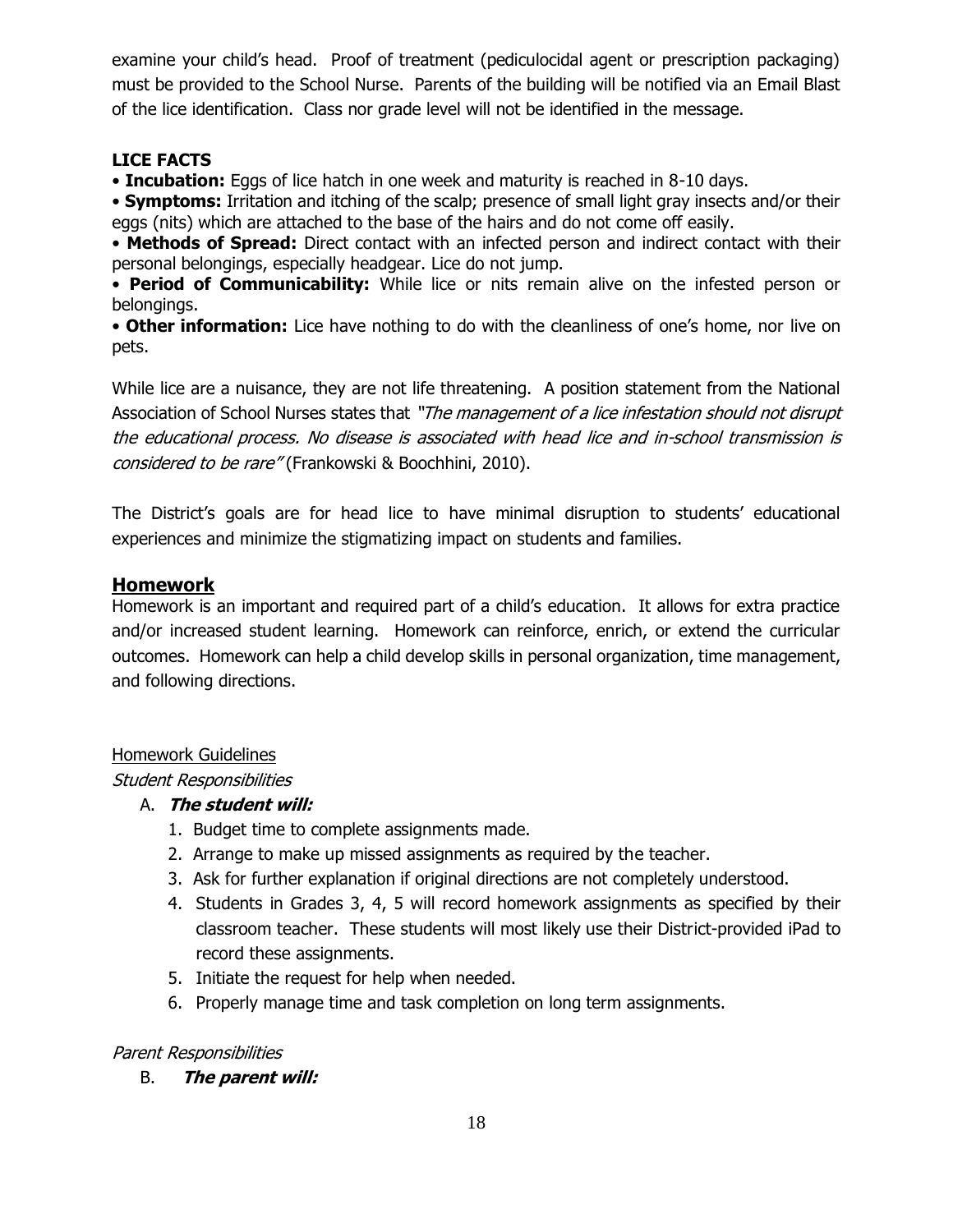- 1. Provide a quiet, well-lighted study area with a desk or table and comfortable chair.
- 2. Keep study tools available: pencils, sharpener, pen, crayons, paper, ruler, and dictionary.
- 3. Establish a regular time for homework.
- 4. Limit television viewing and avoid TV or radio listening during study time.
- 5. Inquire about your child's homework and help him/her to budget time for completion and get ample sleep.
- 6. Encourage step-by-step work on long term or major projects to avoid last minute, careless work.
- 7. Sign the Homework Assignment Book at least once a week (grades 3-5).

#### Time Guidelines

Students should expect homework on a regular basis in accordance with the following averages:

**Grade 1 – 10 minutes Grade 2 – 20 minutes Grade 3 – 30 minutes Grade 4 – 40 minutes Grade 5 – 50 minutes**

These time allotments are suggested for four - five nights per week for most elementary students. Homework may take your child more or less time. Homework may be assigned periodically on Fridays, if needed. However, reading literature, trade books, and journal writing is always appropriate for evenings, weekends, and vacations. Any questions or concerns about homework should be addressed to the teacher who initiated the assignment.

#### Make-Up Work

Requests for absent students' homework assignments may be made on a student's second day of illness/absence. Parents are asked to call the school before 10:00 am on the second day of absence. **Students who miss a single day of school can get their missed assignments upon their return to school the following day**. Children will be granted additional time to complete their assignments upon their return.

Extended Illness: Contact your child's teacher to make specific arrangements for absences of one week or longer.

#### **Internet**

All students and staff members have access to the Internet. The Internet is accessible through the classroom computers, iPads, computer lab, and in the library. Each child grades K-5 will be working at some time during the year on the Internet. All work is done with the supervision of a teacher. If for some reason you do not wish your child to use or have access to the Internet, you will need to notify the North Allegheny Information Technology Department. You can contact the IT Department by calling 412-366-2100.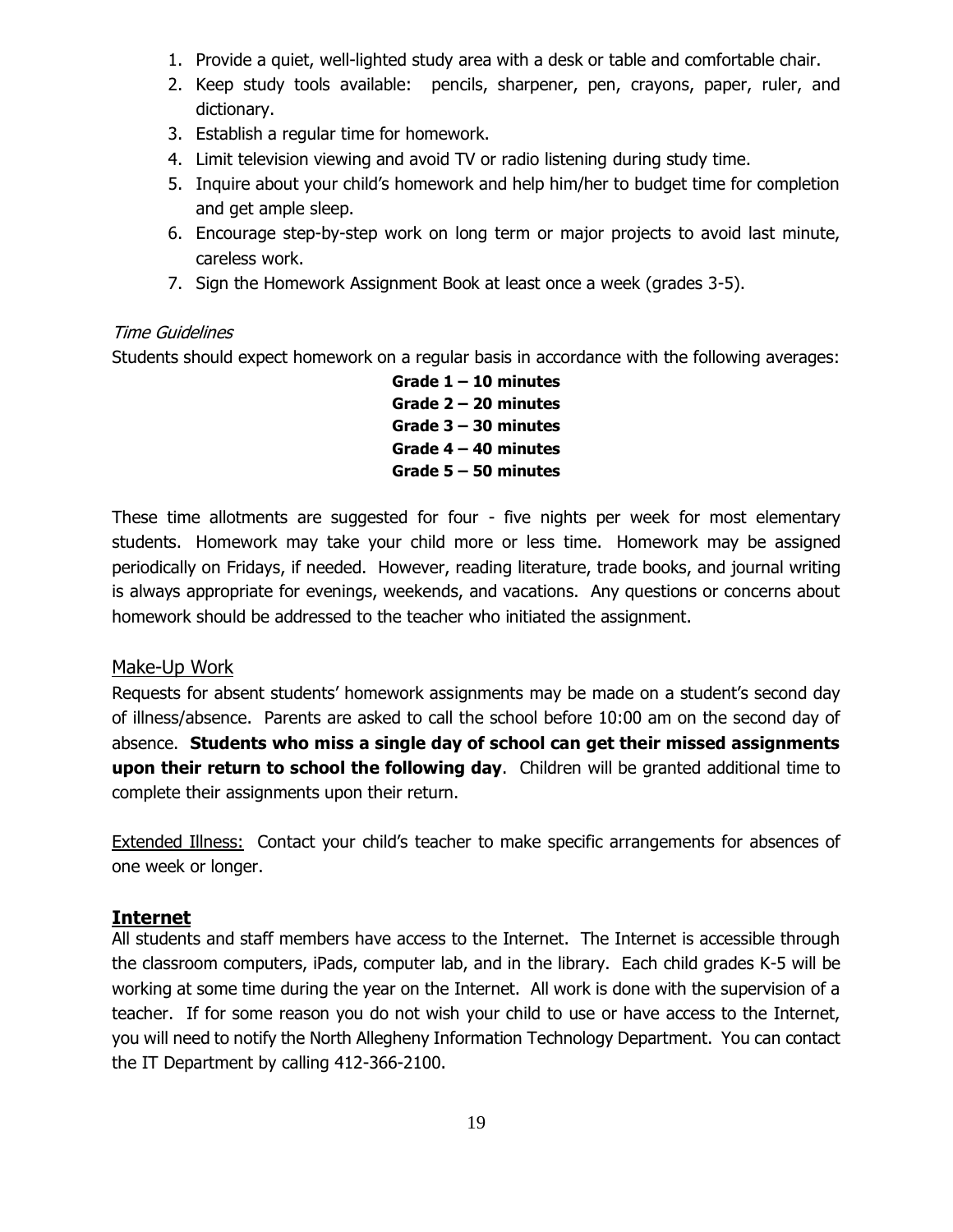When the students are online at Marshall, they are closely monitored and the sites they are accessing are screened by the MES staff members.

The students have benefited greatly from this new technology that is available to them. It has become another valuable resource that enhances their core curriculum.

### **Items Brought From Home**

Questions often arise regarding what toys or game-like items students may bring to school. Children are NOT permitted to bring radios, video games, cellular telephones, or other electronic equipment to school. **Trading cards and fidget spinners are not permitted at school**.

Children should not bring valuables or large sums (over \$5.00) of money to school.

### **Kindergarten Day and Transportation**

- AM Kindergarten begins a 9:00 AM and concludes at 11:45 AM.
- PM Kindergarten begins at 12:45 PM and concludes at 3:30 PM.

The District provides bus transportation **to** AM Kindergarten and **from** PM Kindergarten. The noontime transportation is the responsibility of the parents/guardians.

#### **Lost and Found**

All clothing, lunch boxes, etc. found at school are placed in the lost and found chest in the main entrance foyer. Money, jewelry or any other articles of value are turned into the office.

#### **Lunch**

All students are expected to eat daily - either a packed lunch or a lunch from the cafeteria. Students who do not have a bagged lunch or money to purchase a lunch will be given a lunch from the cafeteria. The cost of the lunch will be billed to the student's P.O.S. account.

### **McKinney-Vento Homeless Assistance Act**

The McKinney-Vento Homeless Assistance Act provides guidelines for school districts to assist students and families who find themselves in a situation where they are homeless. The Act requires that students who qualify as homeless are able to remain at their current school or enables them to immediately register to attend school. The McKinney-Vento Act defines homeless children as "individuals who lack a fixed, regular, and adequate nighttime residence."

The act provides examples of children who would fall under this definition:

- Children and youth sharing housing due to loss of housing, economic hardship, or a similar reason.
- Children and youth living in motels, hotels, trailer parks, or campgrounds due to lack of alternative accommodations.
- Children and youth living in emergency or transitional shelters.
- Children and youth abandoned in hospitals.
- Children and youth whose primary nighttime residence is not ordinarily used as a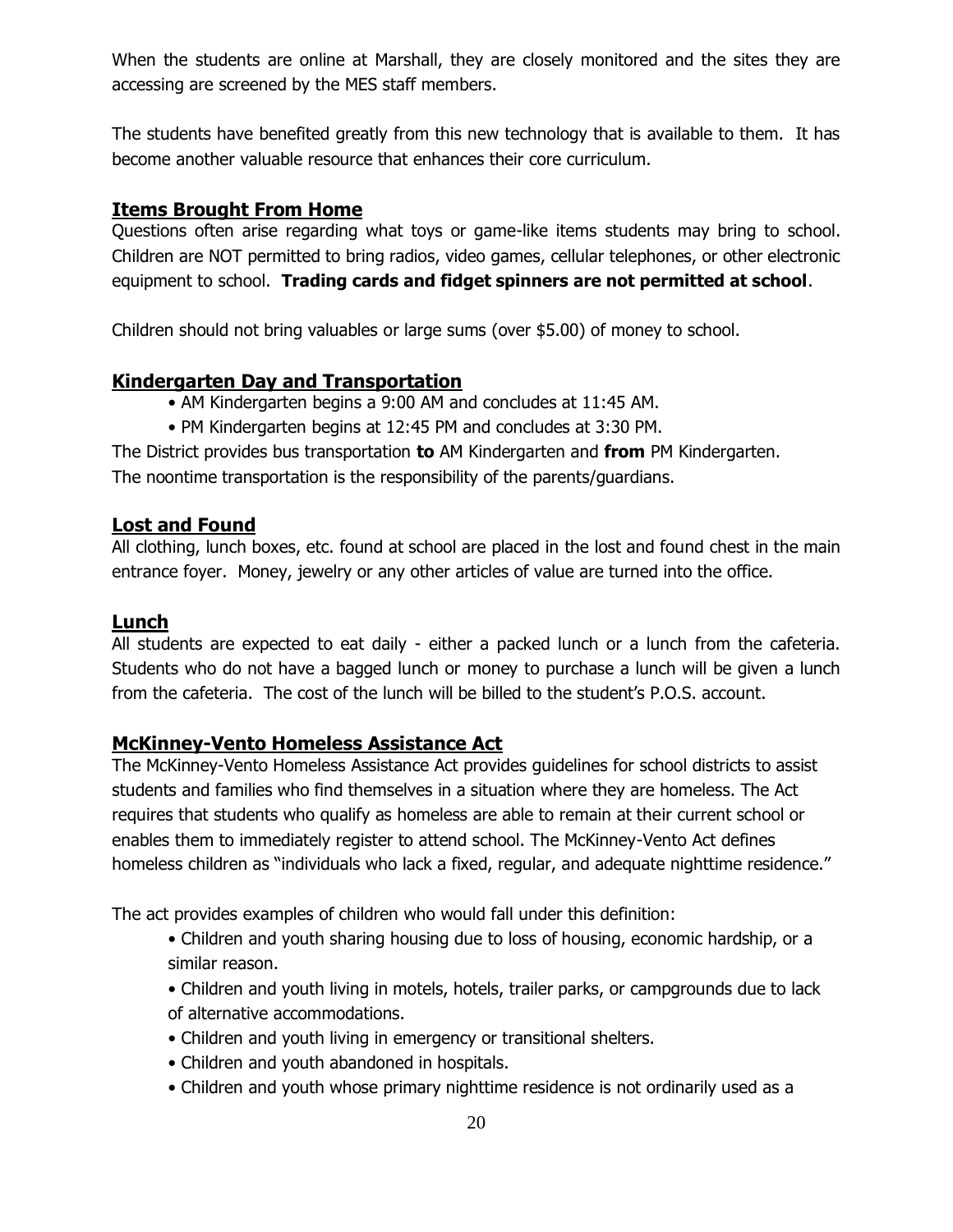regular sleeping accommodation (e.g. park benches, etc.)

- Children and youth living in cars, parks, public spaces, abandoned buildings, substandard housing, bus, or train stations.
- Migratory children and youth living in any of the above situations.

If you or someone you know is in a situation meeting these definitions, please contact the NA Homeless Liaison (Dr. James Bradley, Assistant Superintendent of Elementary Education, at 412-369-5896 or jbradley@northallegheny. org) so that the District can assist and provide resources to impacted individual(s).

### **MTSS**

The North Allegheny School District is committed to helping all children succeed. There are many ways to help children learn and ensure those who need additional supports are successful. The Multi-Tier Systems of Support (MTSS) is one of the recommended best practices from the Pennsylvania Department of Education (PDE) to ensure ALL students meet continual academic and behavioral success. This support will be given to ALL students through ongoing collaboration involving teachers, administrators, families, and specialists through systematic district and schoolwide efforts. All students will be provided services based on the evaluation of individual needs through a universal screener (AIMSweb Plus), consistent progress monitoring, and collaborative problem solving efforts. Students are provided remediation, reinforcement and enrichment four times a week during our What I Need (WIN) periods.

### **Wellcheck**

As part of the MTSS process, wellcheck is designed to bring school resources together to evaluate a student's academic progress. The team meets to determine the root causes of deficiencies and plan for intervention. The goal of the process is to define and analyze the problem, plan for the implementation of an intervention, progress monitor and evaluate if the intervention is working. The team meets every six to eight weeks to evaluate progress and adjust the plan as needed.

#### **Overdue Cafeteria Balances**

Reminders will be sent home with the student when their P.O.S. account accrues a negative balance. If there are any questions or concerns, please contact the Food Service Office at 724- 934-7201 or 7236.

### **Parent Faculty Association Executive Board**

| <b>President &amp; Assistant Treasurer</b> | Meighan Nalducci  |
|--------------------------------------------|-------------------|
| <b>VP Volunteers</b>                       | DJ Sharma         |
| <b>VP Membership</b>                       | Lisa Batchlet     |
| <b>Secretary</b>                           | <b>Emily Mork</b> |
| <b>Treasurer</b>                           | Kim Gardner       |
| <b>IT Specialist</b>                       | Rich Angeletti    |
|                                            |                   |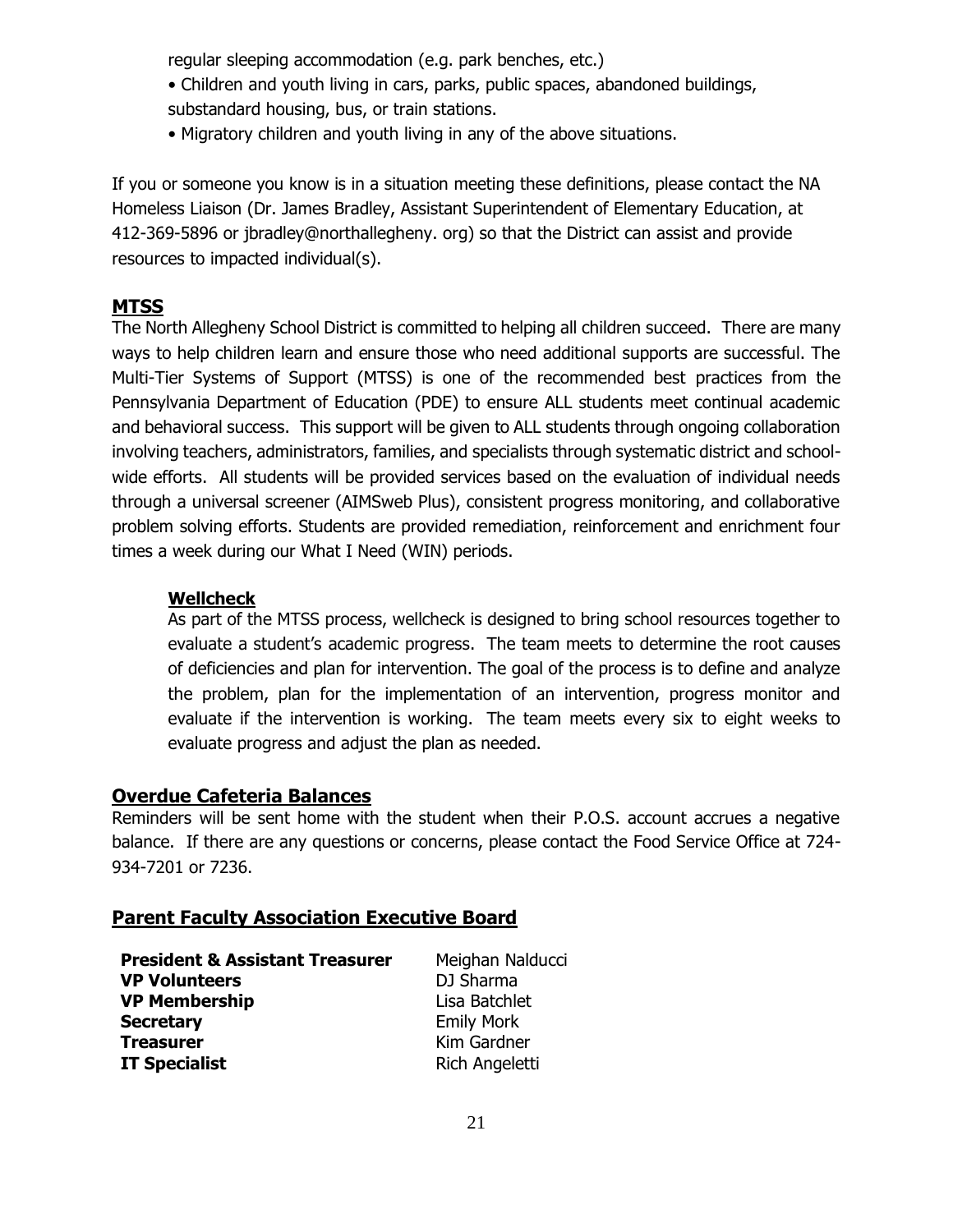### **Parent-Teacher Conferences**

Scheduled parent-teacher conferences will be held during the fall of each school year. Parents are also encouraged to arrange and attend conferences as necessary throughout the year. Conferences can be arranged by contacting your child's teacher.

### **Parent Volunteer Program- Note: Due to COVID-19, there is a temporary moratorium on school visitors and volunteers.**

Marshall has a very productive volunteer program. You may volunteer to directly work with students, or indirectly by helping prepare materials that will be used in the classrooms. Any amount of time you volunteer is greatly appreciated. **Please reference the Volunteer Clearances section for additional information.**

### **Recess**

We are fortunate at MES to have large playground areas. The teachers and playground assistants will explain rules for these areas to all students. They are to be followed with no exceptions. Failure to follow these rules may result in the loss of playground privileges. Follow directions of assistant when given.

- Playground equipment will be used properly, in the manner for which it was intended and designed.
- Each child will show respect for adults and other children.
- When the whistle blows, children should put equipment away and get into a line.
- Do not throw stones.
- No chasing/tag games in stone area.
- Center grass area in front of art rooms is off limits at all times.
- Stay away from trees, bushes, portable classrooms, and classroom windows.
- Stay off fence and back stop.
- Ask permission before retrieving equipment from behind fence.
- Watch out for others/equipment.
- No carrying other children.
- Use equipment only when dry.
- Snacks in lunchroom only.
- Children will stay in assigned areas.

On days with inclement weather, recess is held in the classroom. We will not go outside if it is raining or storming or if the wind chill factor is below 20 degrees. However, we try to go out as often as possible, so **dress appropriately on cold weather days**.

### **Report Cards**

The school year is divided into four nine week periods. Report cards will be accessed through the NA Student Data Portal at the end of each nine week period for grades 1 - 5. Kindergarten students receive report cards at the end of each semester.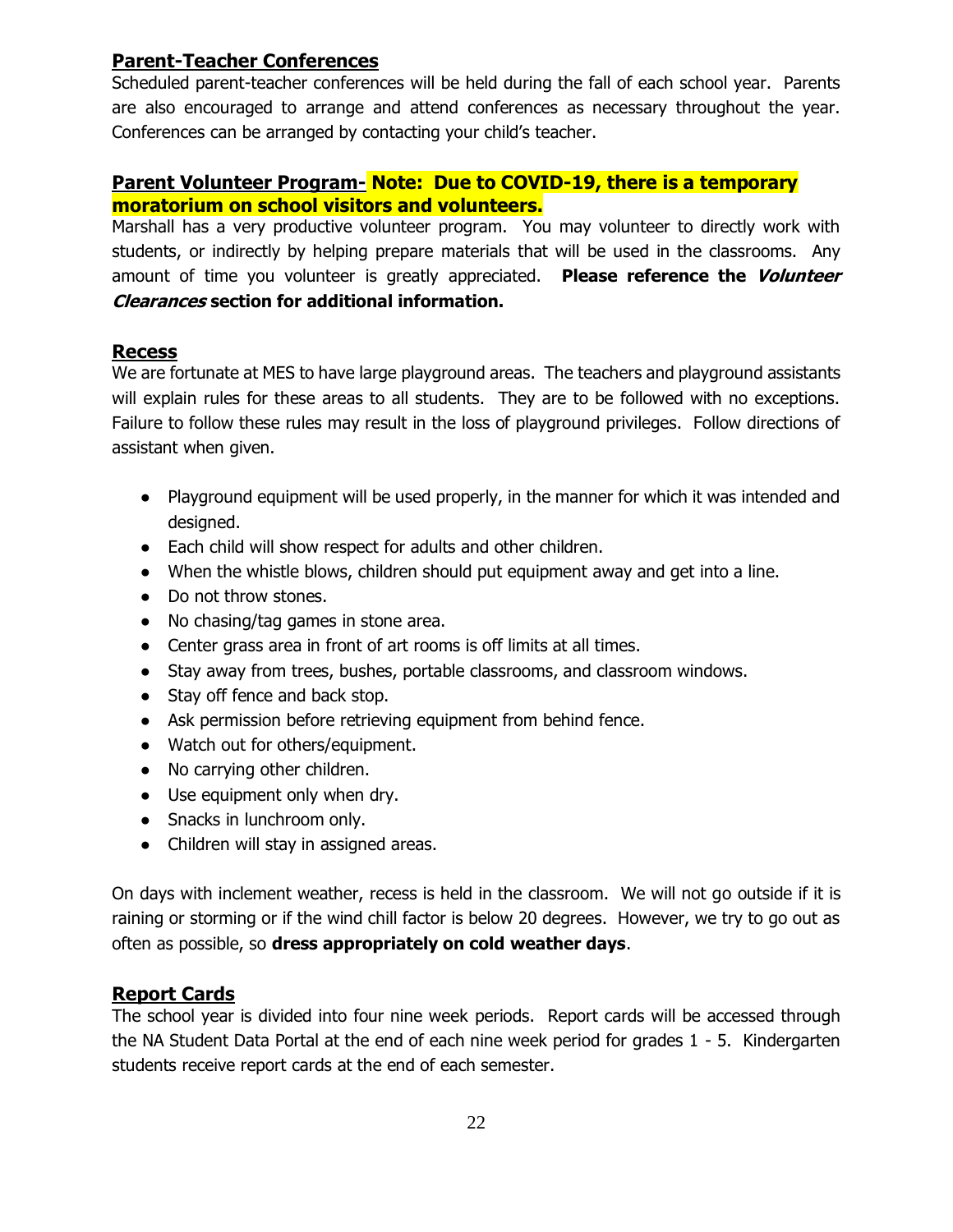### **SAP (Student Assistance Program, formerly ESAP)**

Student Assistance Program (SAP) is designed to assist school personnel in identifying issues, which pose a barrier to a student's learning. The primary goal of SAP is to help students overcome these barriers in order that they may achieve. SAP is a systemic process using techniques to mobilize school resources to remove barriers to learning. Please contact our School Counselor, Mrs. Jamie Flesher, should you have any concerns.

### **School Programs**

North Allegheny School District and Marshall Elementary School offer several after-school programs for our students. For any of the programs, students will be called to the appropriately assigned area at dismissal time. Transportation home is then the responsibility of the parent. Students are not permitted to wander the parking lot.

### **Smoking**

The North Allegheny School District is a smoke-free environment. Smoking is forbidden at any school facility.

### **Special Education and Gifted Services**

The following special education and gifted services are available for those students who meet the requirements: GOAL, Speech, Autistic, Life Skills, Emotional Support and Learning Support. Contact the school counselor of Special Education Department (412/635-4109) if there are any questions about these programs.

## **Tardy Students**

A child who arrives at school after 9:05 a.m. is considered **tardy**. The parent/guardian must sign in at the office upon arrival. All students entering school after 9:05 a.m. **MUST** check into the office before going to the classroom. Failure to sign the student in at the office may result in an absence being recorded for the student for the entire day.

There are three reasons recognized as valid excuses for tardiness: severe weather conditions; bus transportation difficulties; and personal accident or illness.

A tardy student must stop in the office to receive a late slip to enter class and must submit a signed tardy note from the parent/guardian at that time.

The District's Attendance Policy will be strictly enforced for excessive tardiness.

# **Telephones**

Students are not to make telephone calls from any telephone other than the designated office telephone. The telephone is to be used by students only in emergencies. When we allow students to call home for homework, lunch money, and forgotten musical instruments, we are not encouraging them to take responsibility for themselves. Students must have the permission of their teacher and an adult to use the telephone.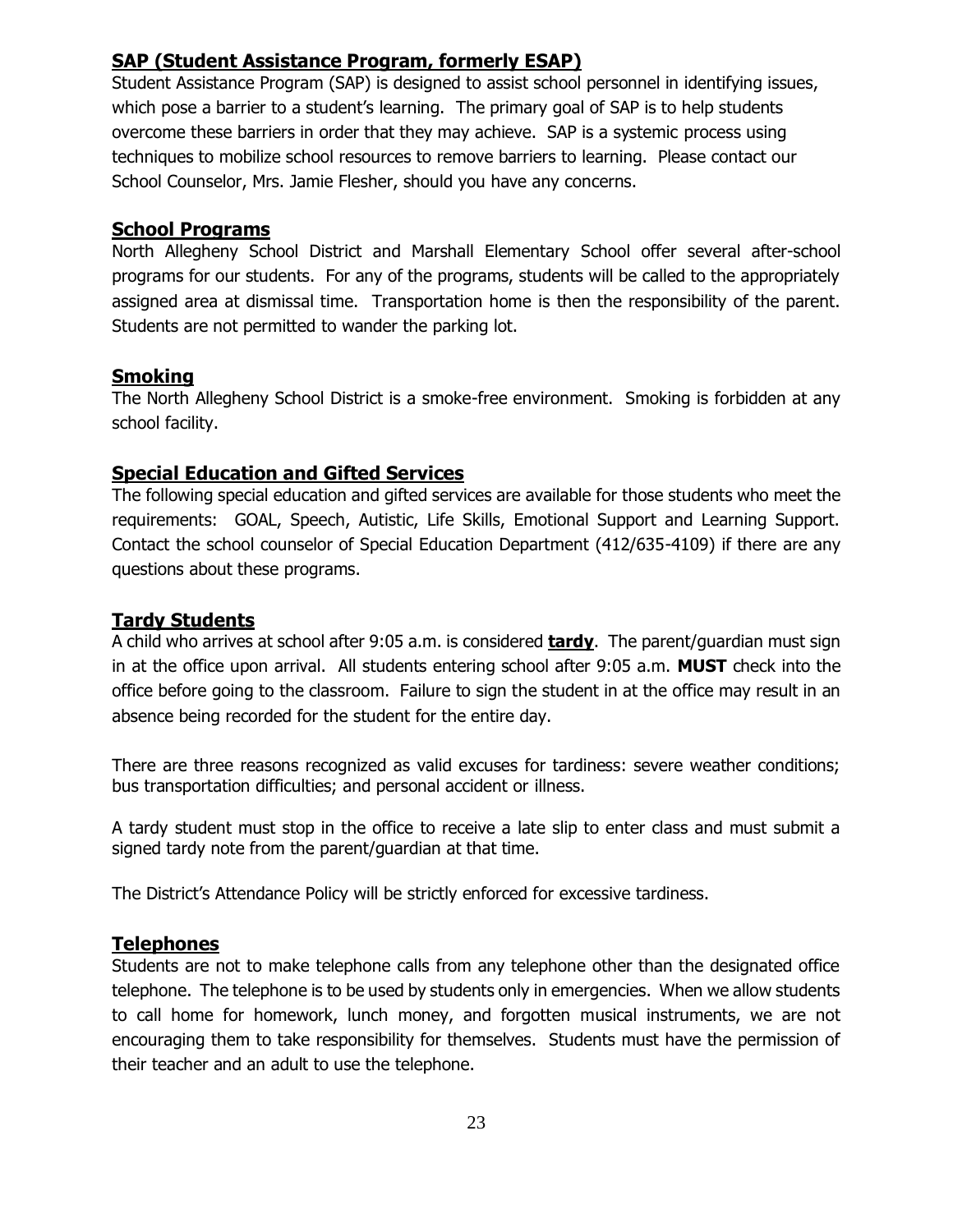#### **Testing**

Various kinds of testing are administered throughout the school year. Results are used to help determine individual student progress, and to make adjustments to curriculum and instruction if necessary.

#### **aimswebPlus**

The aimswebPlus program is a web-based system that provides teachers data to identify students who will benefit from early intervention strategies and targeted instruction (remediation and enrichment). aimswebPlus uses brief, valid, and reliable measures of foundational skills in reading and math. The system is designed to universally screen and progress monitor students. All students are given the assessments three times a year.

#### **Exact Path**

Exact Path is a diagnostic adaptive assessment that provides standards-based questions in reading, language arts, and math. Based on student responses, Exact Path will adjust the level of difficulty of the questions students receive. Exact Path assesses students using questions aligned to the Pennsylvania Department of Education State Standards. Once students complete the diagnostic assessment, an individualized learning pathway is provided for remediation, reinforcement, and/or enrichment. While students will work on learning pathways throughout the entire school year, the Exact Path diagnostic assessment will be given three times to measure student progress.

#### **PSSA Test**

The Pennsylvania System of School Assessment (PSSA) is a criterion referenced test used to measure students' progress toward mastering the Pennsylvania Academic Standards in grades 3-5. The academic standards identify proficiency levels in English Language Arts and Math for grades 3-5 and Science in grade 4.

The dates for the PSSA Tests are listed in the school calendar. Third, Fourth, and Fifth grade students are given the English Language Arts and Math PSSA Tests. Fourth grade students additionally take the Science PSSA Test.

Students are to be in school during the District assessments and State (PSSA) testing, except in cases of illnesses. The dates for all of the tests are listed in the school calendar as well as notification by the school. These tests are important. **Vacation requests will not be approved during these testing windows.**

#### **Study Island**

Students in third, fourth, and fifth grade have been assigned a Study Island account. Teachers will make periodic assignments in Study Island that students are to complete as part of their typical homework assignments. To access their Study Island account, students should visit the Following webpage to access their account. All students are given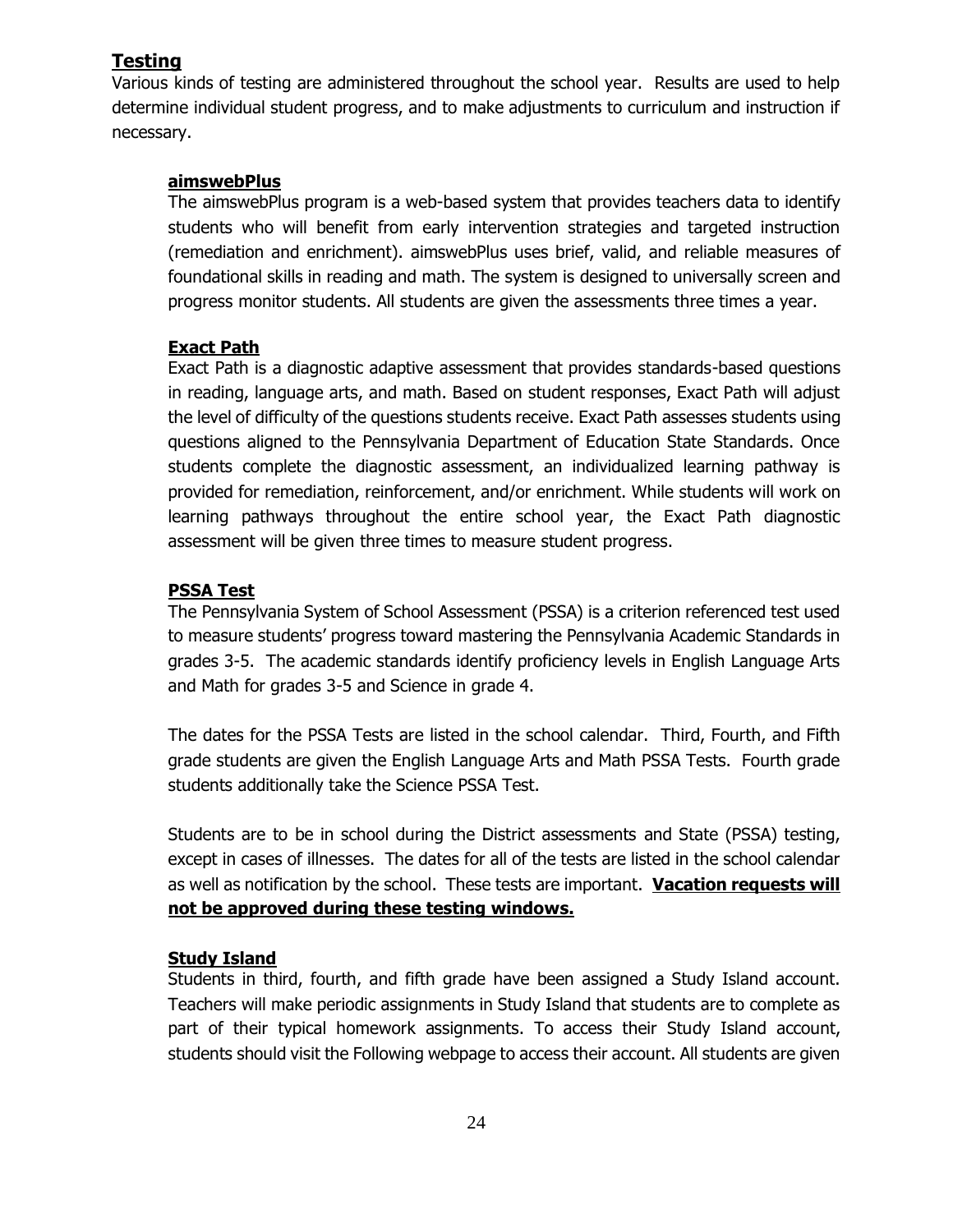the benchmark assessment three times a year. Students can access Study Island through the Tiger ID app.

### **Text Book Responsibility**

Each child is responsible for the care and maintenance of the books assigned to them at the start of the school year.

- Books are to be covered. Book Socks are not acceptable since they break the binding of the textbooks. Book covers, brown paper bags, or wrapping paper should be used to cover books.
- District procedure states that the parent/guardian is responsible for the replacement cost of lost books or those damaged beyond use. School materials such as books, calculators, etc. that are assigned to students must be replaced if lost or damaged. The cost of textbooks/materials varies due to the original purchase price and age. If an item is later recovered, the amount paid will be returned assuming good condition.

# **Threats**

All threats - verbal or written - must be taken seriously. For the safety of our students, all threats will be thoroughly investigated and the School District's Code of Conduct strictly enforced.

### **Tyler Student Information System**

Through our electronic student information system, the North Allegheny School District has been providing parents/legal guardians and students access to their own specific demographic, grade, and/or attendance information.

The username and password to access this information should not be shared with unauthorized individuals. Although the District Information Technology Department strives to provide access to this information at all times, technical difficulties and constraints may affect availability temporarily at times, due to its web-based nature.

If a parent/guardian or student detects a discrepancy in grade or attendance information, this issue should be addressed with the Teacher of Record for the class in question as soon as possible. Inaccuracies with demographic/contact information can be corrected through the student's building administrative or counseling staff.

Typically assignment scores/grades are posted within five (5) school days of the return of the assignment, with some exceptions based on the complexity of the assignment and/or project. The information provided through Tyler SIS's Parent Portal is not in final form and is subject to change and correction.

# **Vacations**

The parent/guardian of a student who wishes to have the student excused from compulsory school attendance in order to participate in an educational tour or trip must submit an application to the principal of the school in which the child is enrolled. Except for emergency situations, this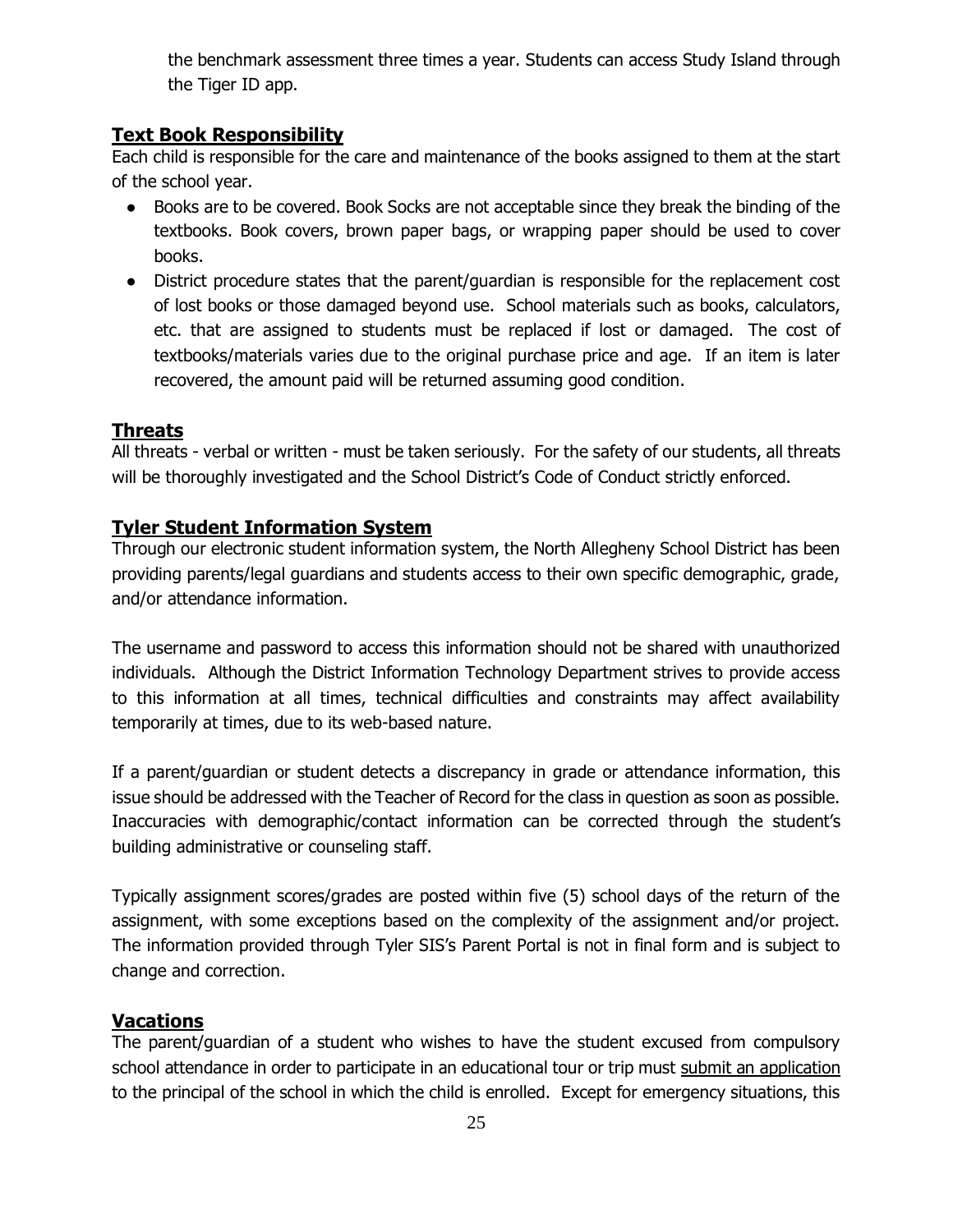request is to be submitted at least **5** calendar days prior to the date on which the student seeks to be excused for compulsory attendance. It is strongly recommended that vacations be scheduled when school is not in session.

**If a student will be absent for more than ten (10) consecutive school days, the student will be withdrawn.** The District will attempt to provide support to the student during the extended absence so that he/she is able to make successful reentry into the school upon their return. **However, the family will need to re-enroll the child upon return and required to provide two current utility bills to the office.** 

For students in grades 2-5, no vacations can be approved during local standardized assessments tests or during the 3rd-5th grade PSSA testing. Please check the school calendar for the specific test dates.

Upon request by a parent/guardian, teachers shall submit a list of student assignments/responsibilities for the period of absence during an approved absence.

Assignments/responsibilities may be made either prior to the absence or upon return to school. All assignments which are to be completed shall be submitted to the teacher(s) upon return to school or within a reasonable period of time as designated by the teacher(s).

Days absent for vacation count as days absent from school since students are not present for the learning experience. Parents/Guardians are strongly encouraged to schedule vacations outside of the school day. Parents/Guardians are also encouraged to monitor days absent to avoid excessive absenteeism. (Please see "Attendance" section for information on Attendance procedures related to excessive absenteeism.) [Click here to access a Student application for Educational Tour or](http://www.northallegheny.org/cms/lib9/PA01001119/Centricity/Domain/669/VacationForm.pdf)  [Trip Form.](http://www.northallegheny.org/cms/lib9/PA01001119/Centricity/Domain/669/VacationForm.pdf)

#### **Visitors – Note: Due to COVID-19, there is a temporary moratorium on school visitors and volunteers.**

Upon entering a building, all visitors will be asked to present a valid state-issued ID, which will be scanned into the Raptor Visitor Management system. Upon reading the information, Raptor will check the national database to identify sexual offenders. The system will also scan the District's volunteer database which lists volunteers who have submitted the necessary clearances as outlined in the Act 153 volunteer clearance legislature. Once approved, the system will generate a name tag for approved visitors which will contain a picture of the visitor or volunteer, the date, and purpose of the visit.

To ensure the safety of the children, visitors will not be permitted to wander through the building. Messages for students or teachers may be given to the secretary in the office so that classroom instruction is not interrupted. No one will be permitted to go to a classroom unless prior arrangements have been made with the classroom teachers.